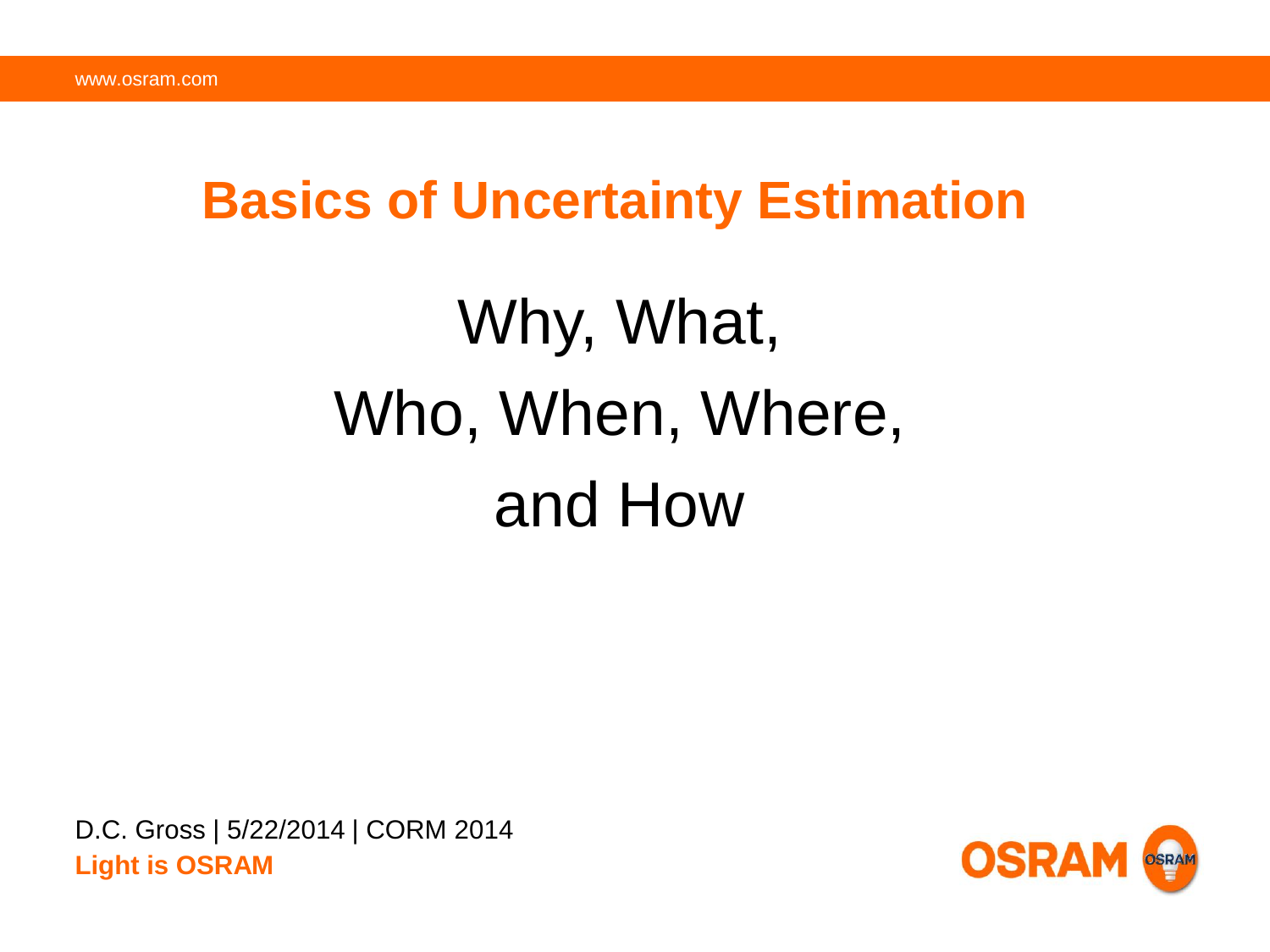- 1. To provide users of data with a quantification of expected variation
- 2. Regulation requirements
- 3. To understand the measurement process

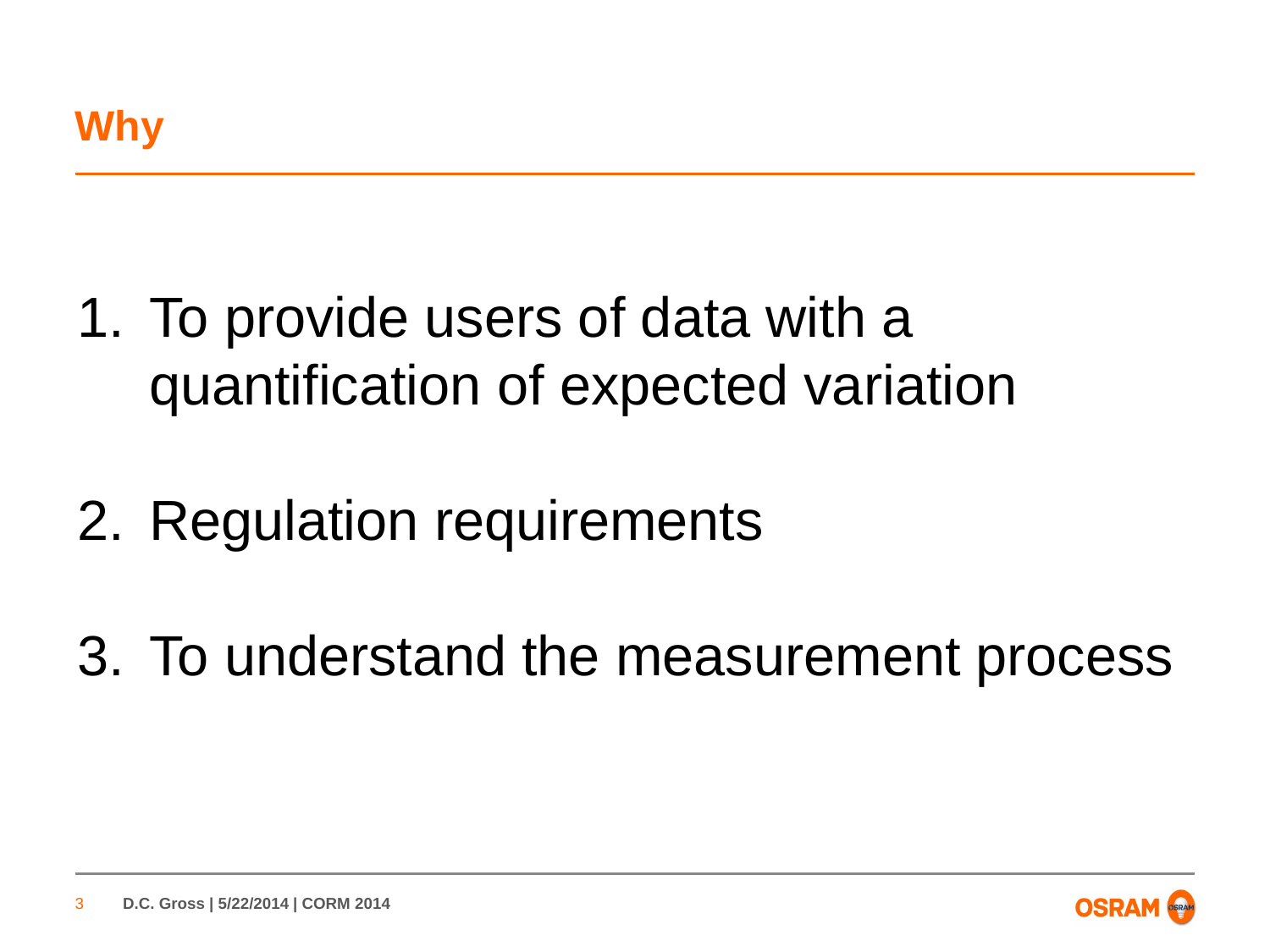# **1) To provide users of data a quantification of exactness ?**

- Is it ever used?
- *U* < needs (decision limits) for most non-radiometric measurements
- *U* < DUT variations for many radiometric measurements



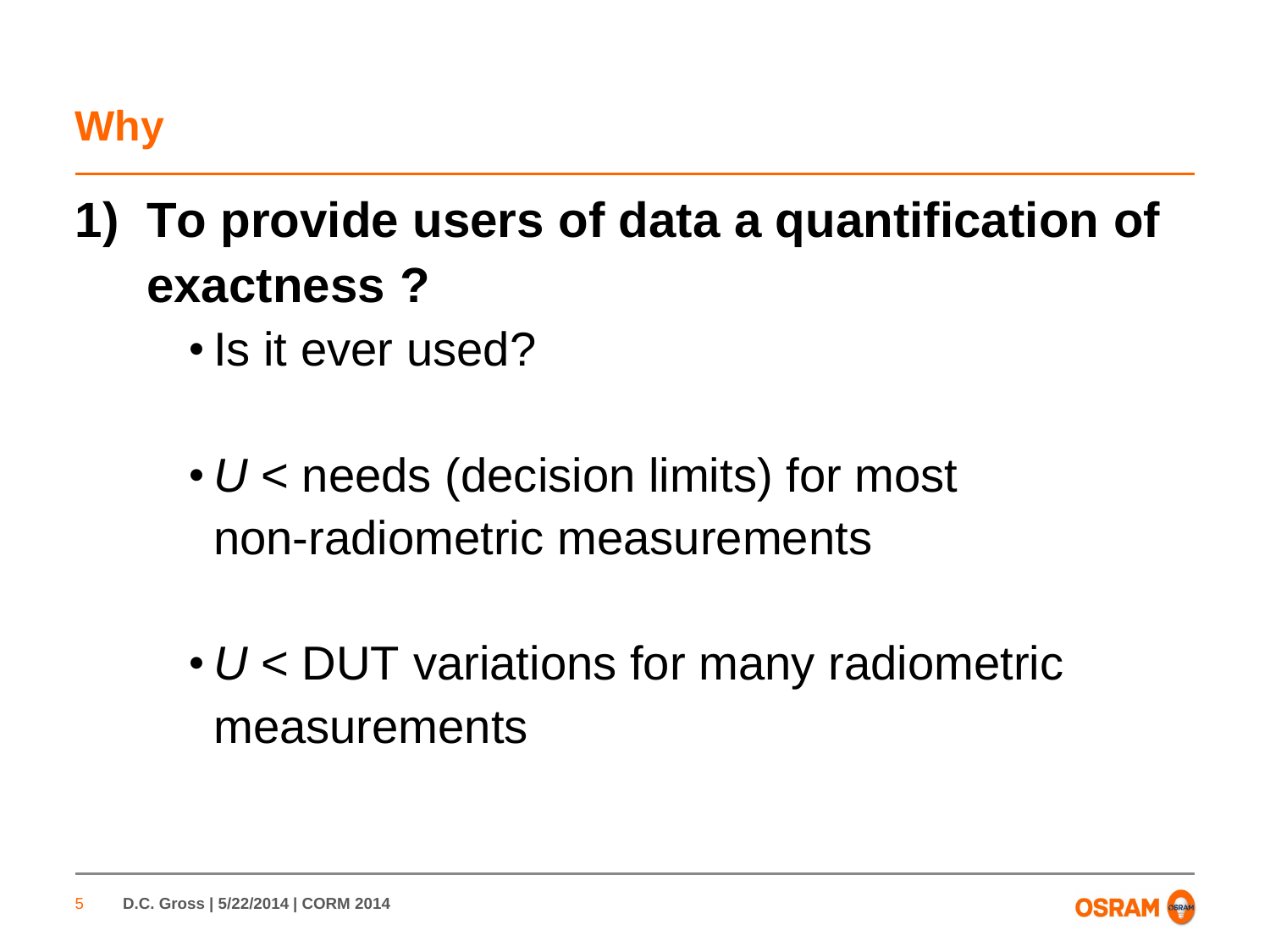### **2) Regulation requirements**

- No requirements or limits, that I have seen
- This is a method of proving that you understand what you are doing, so it is actually reason number three

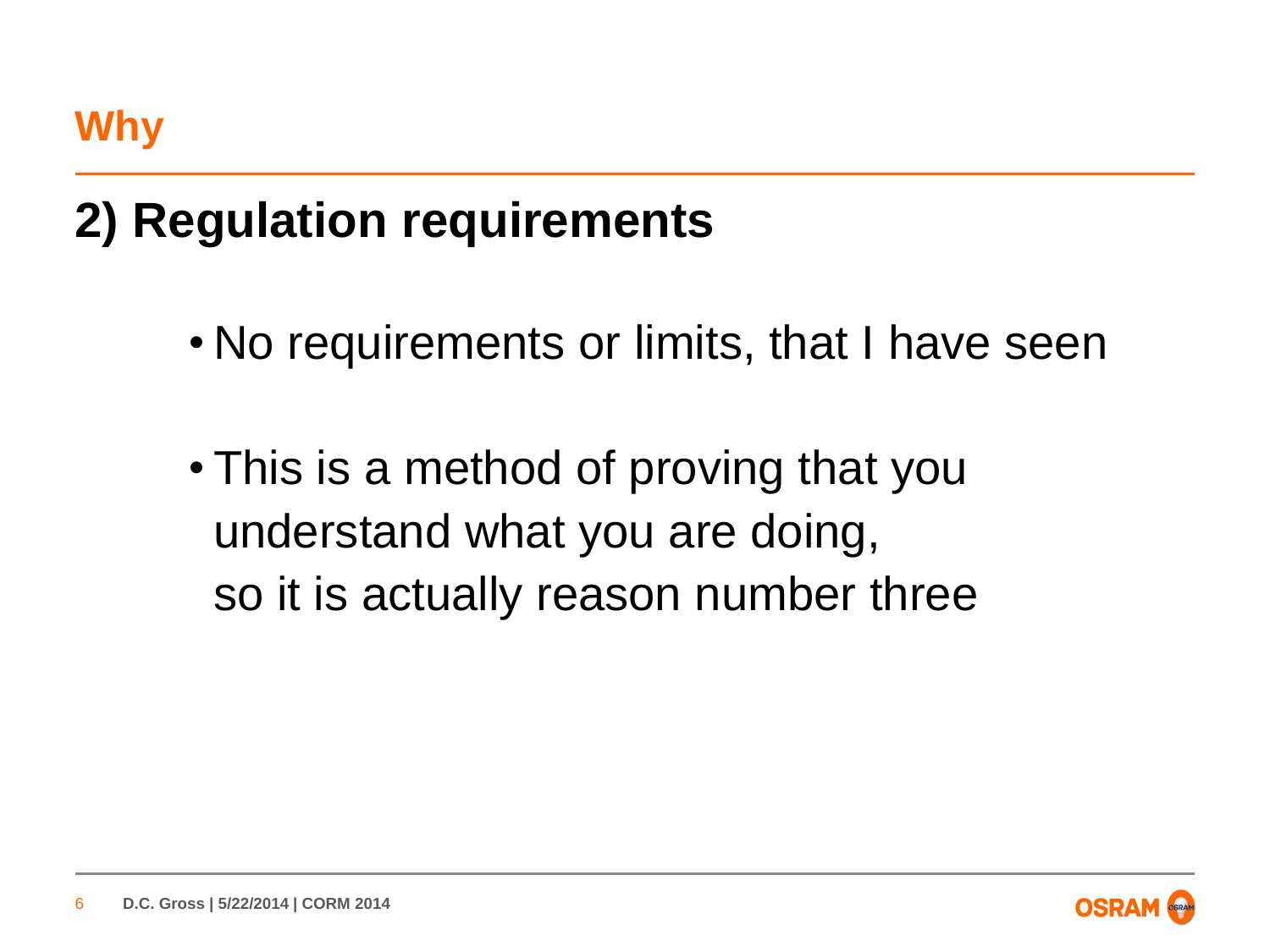### **Why**

# **3) To understand and control the measurement process**

- •Discovery of errors and limits to "accuracy"
- •Identification of areas to improve (low hanging fruit)
- •Reduce effort on non-critical parts of the process

### This is the best and maybe only reason

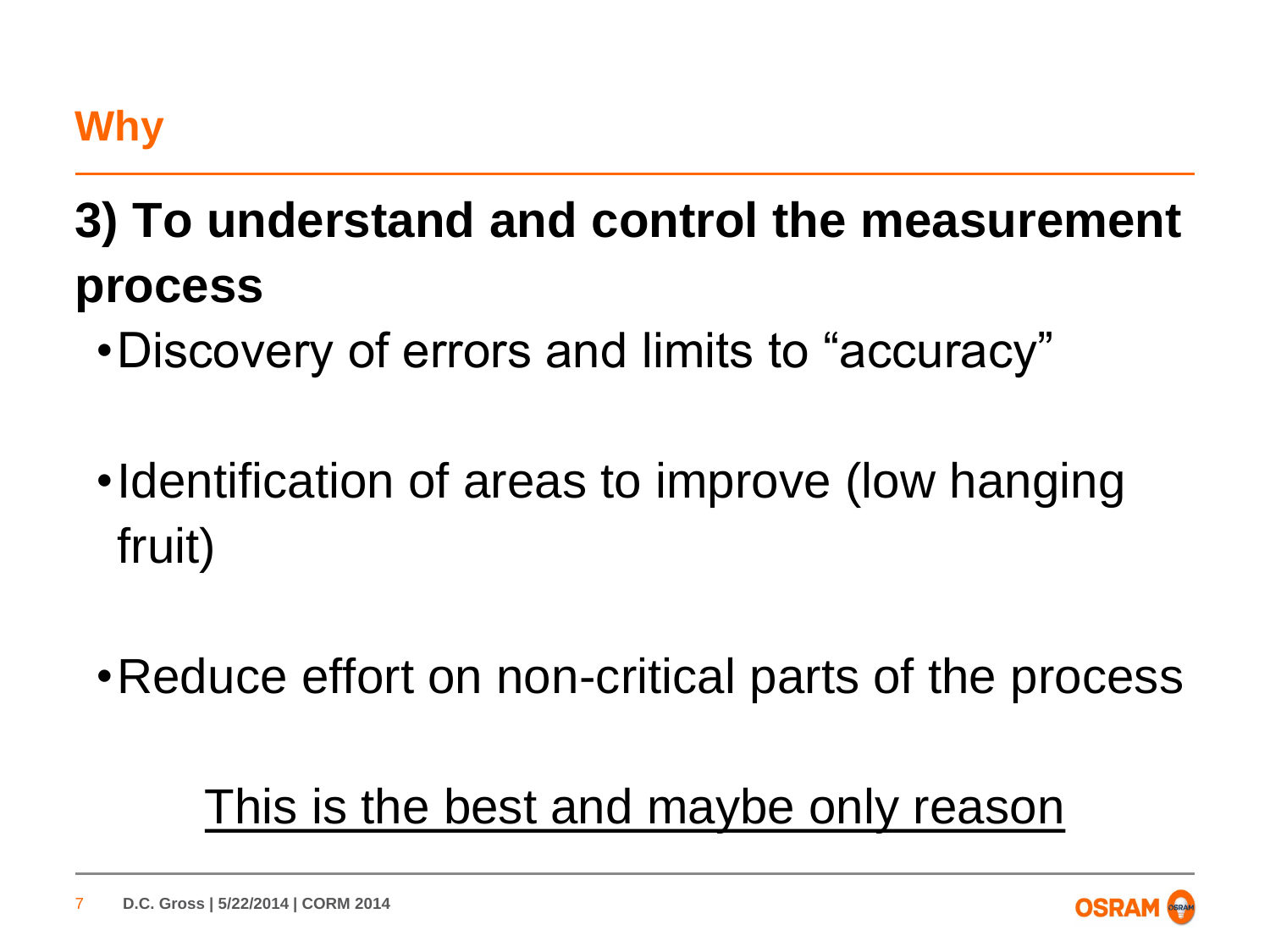### **What**

### **Quantification of our lack of knowledge**

- •Uncertainty is what is left over after corrections and calibrations
- •Has zero mean or it would be a correction
- •Meaningful units, the same as results
- •Probabilistic in nature, based on confidence

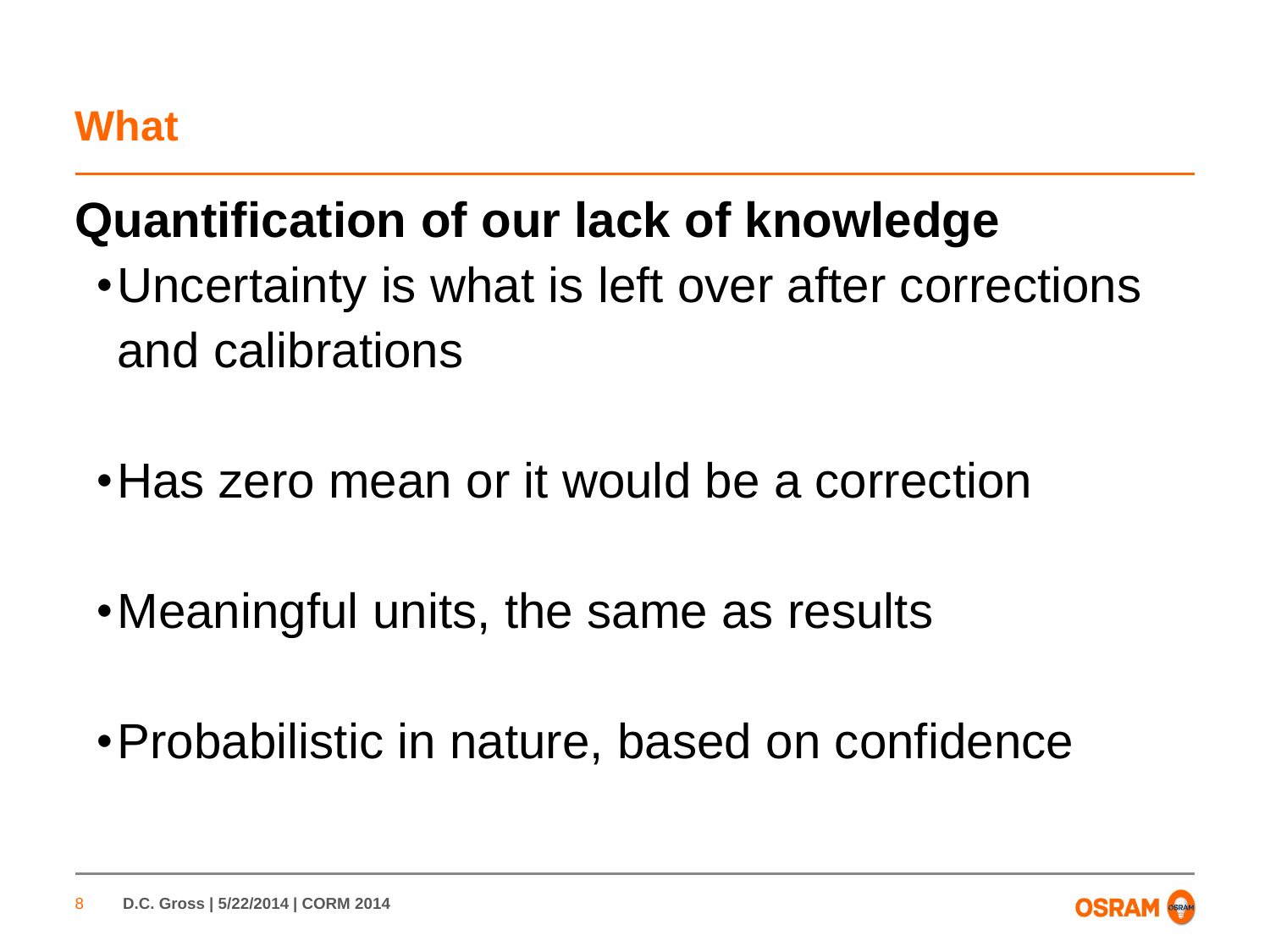**Who, When and Where**

### **To get the benefits**  Who

•Those who design and implement the measurement have the information and need the understanding

When

•During the design and measurement

**Where** 

•Performed manually not in an automatic program

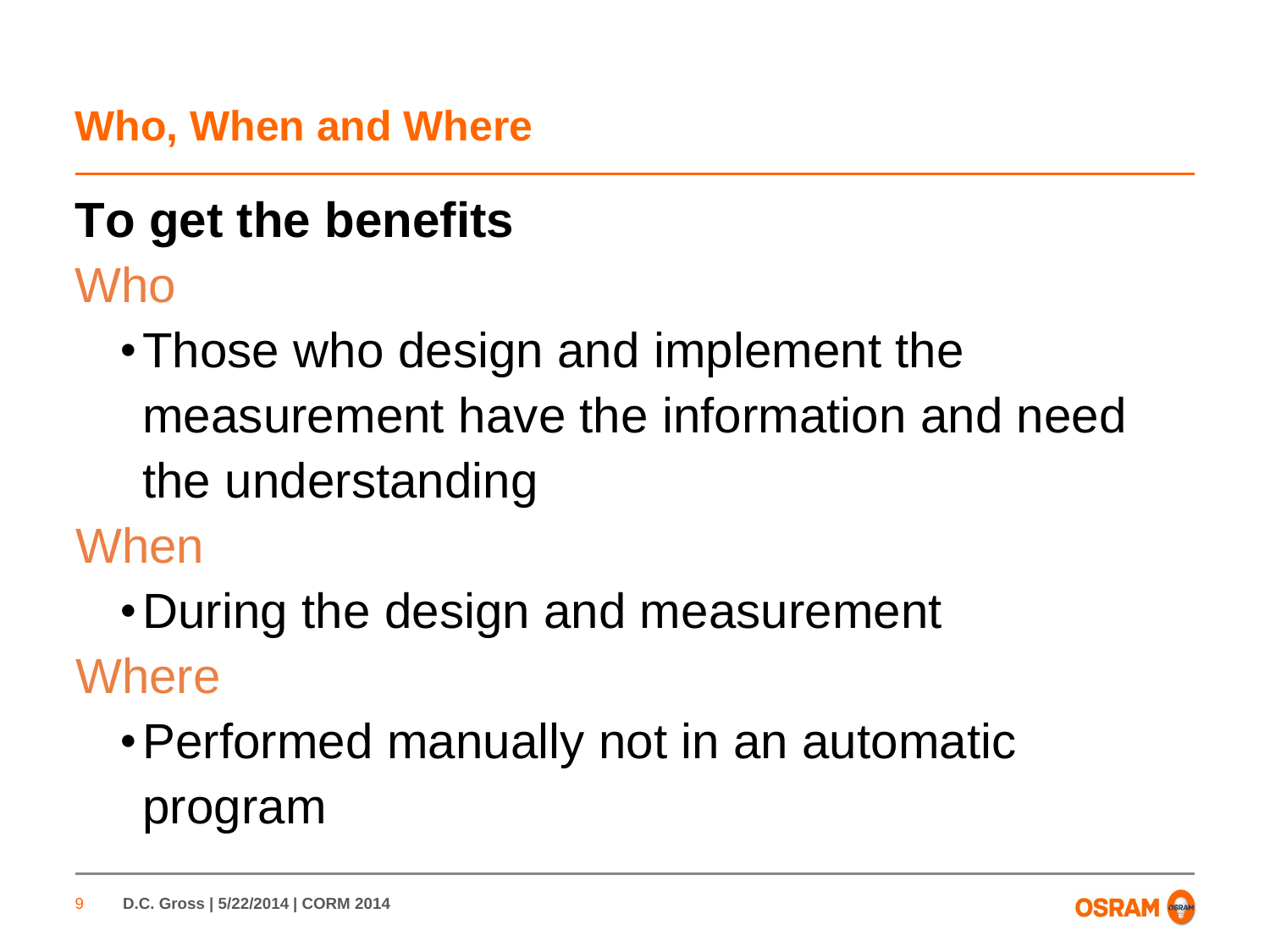# •**As a confidence estimate – based on probability**

### •**In the same units as the results**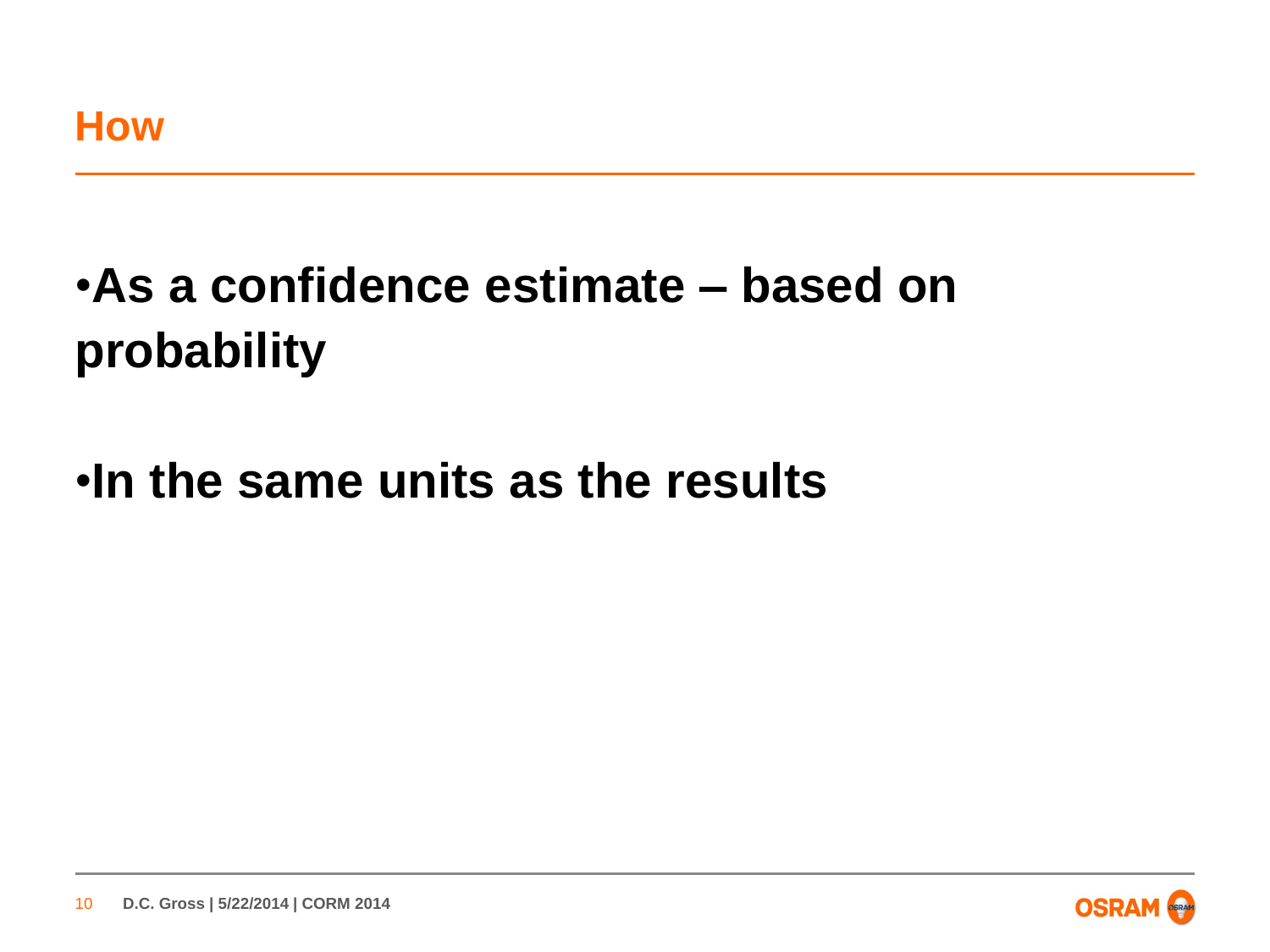#### **Combination of uniform probability distribution functions (PDF)**



**Same as two slits in a monochromator, also known as convolution**

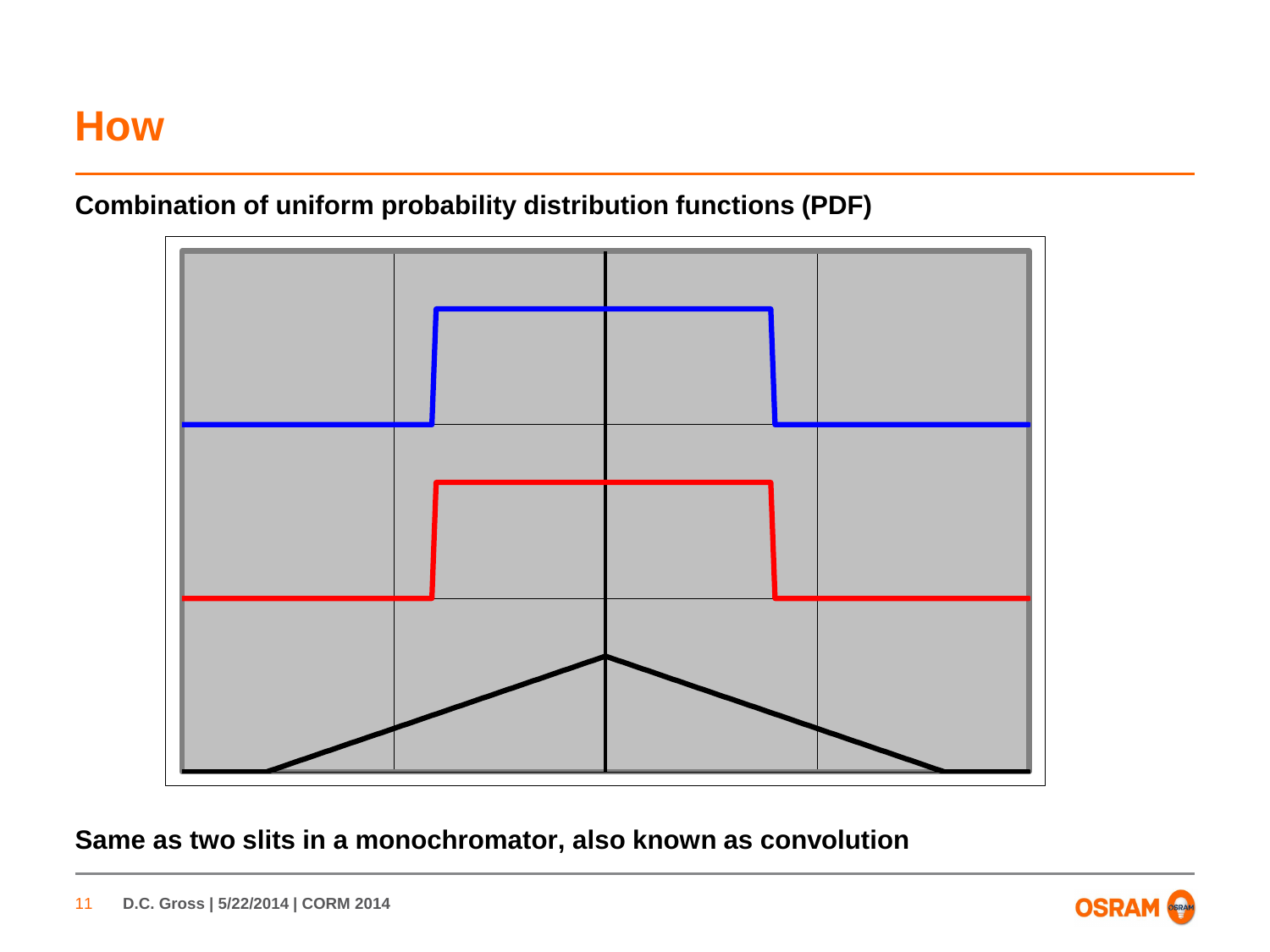#### **Calibration limits in a measurement**

Find the area of a rectangle

Side measurements limited by calibration to +/- 10 % (length 9 to 11, height 4.5 to 5.5)



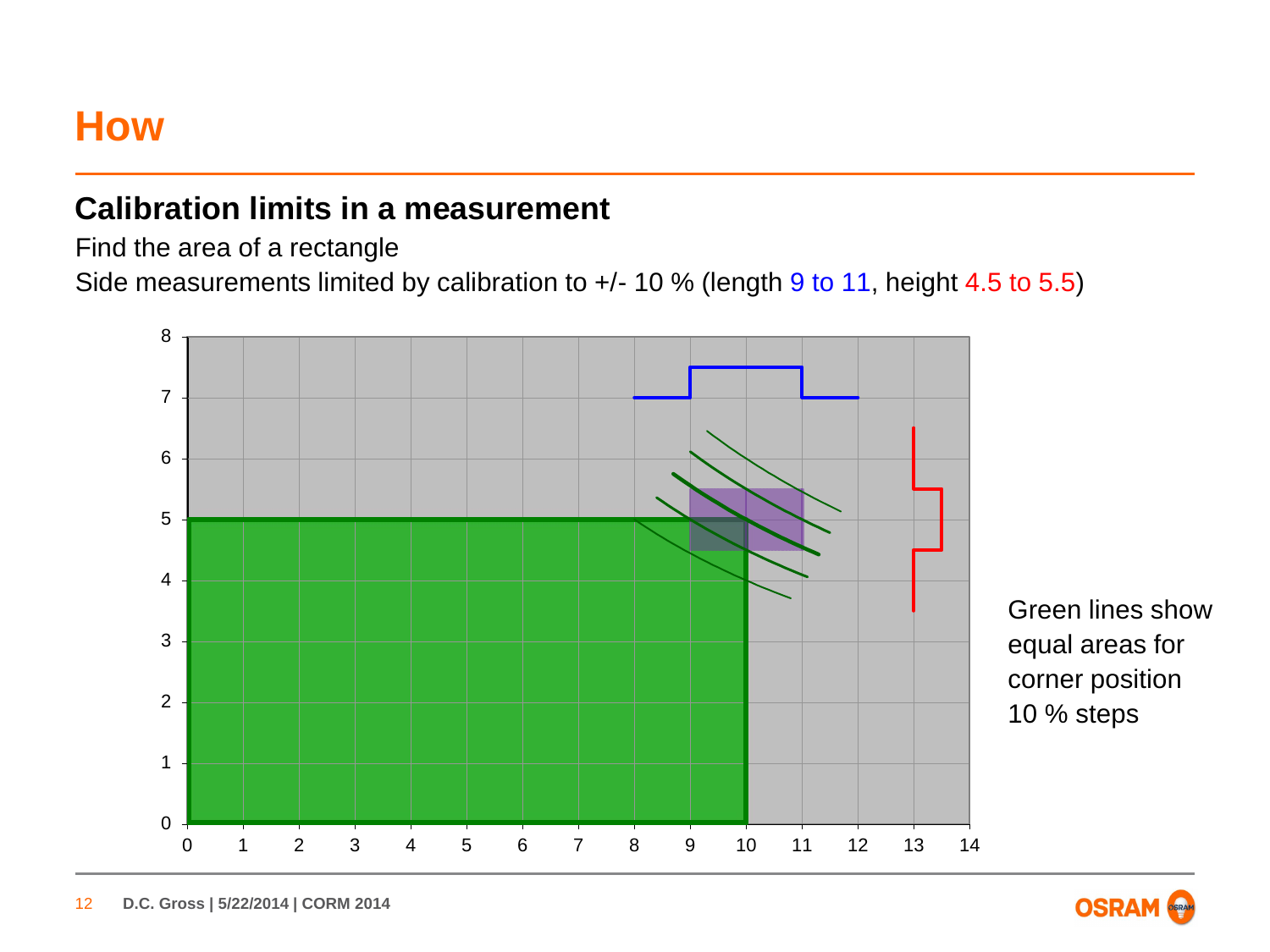#### **Normal PDF is assumed**

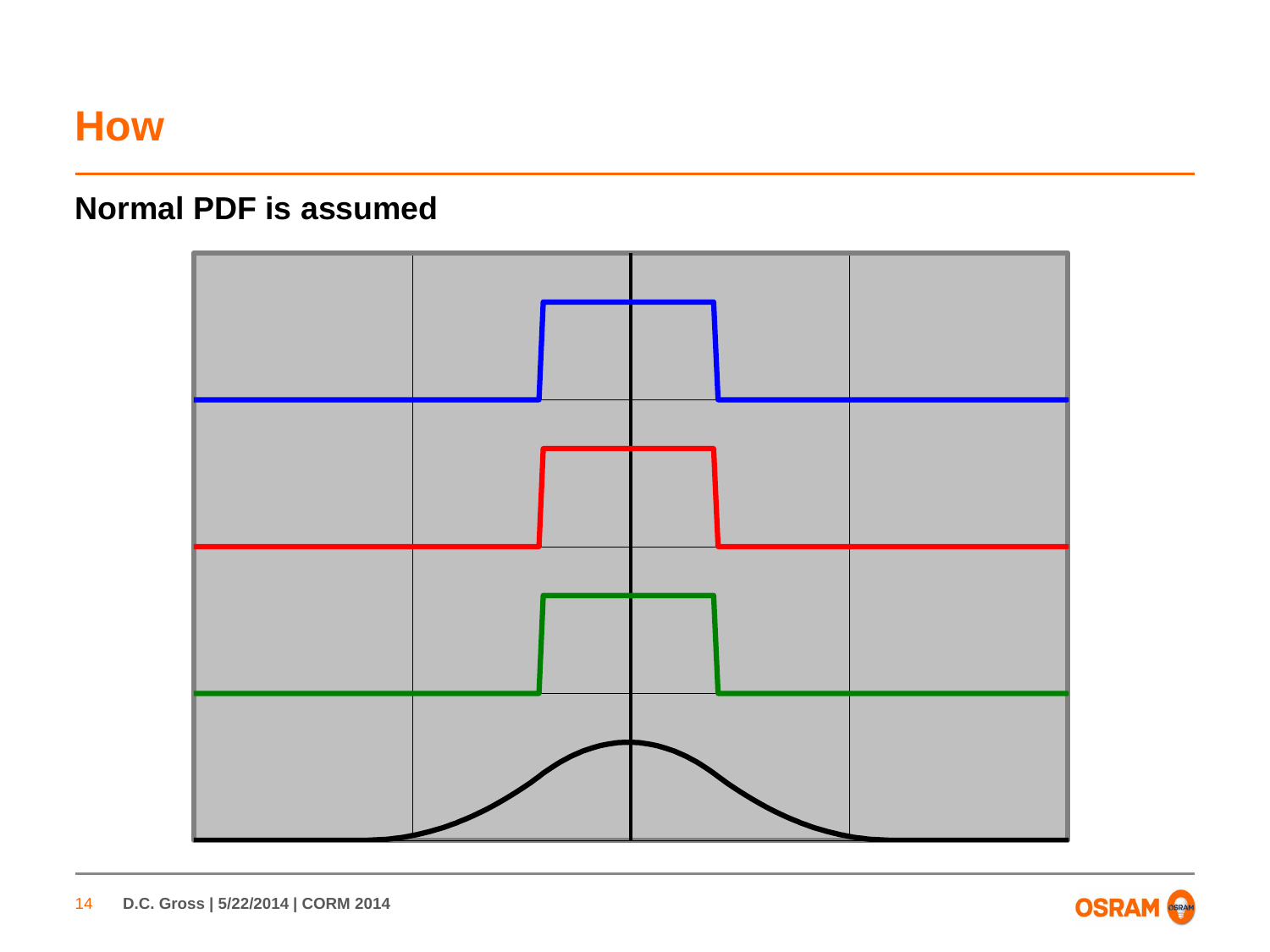#### **Three uniform PDFs combine to give near Normal PDF**



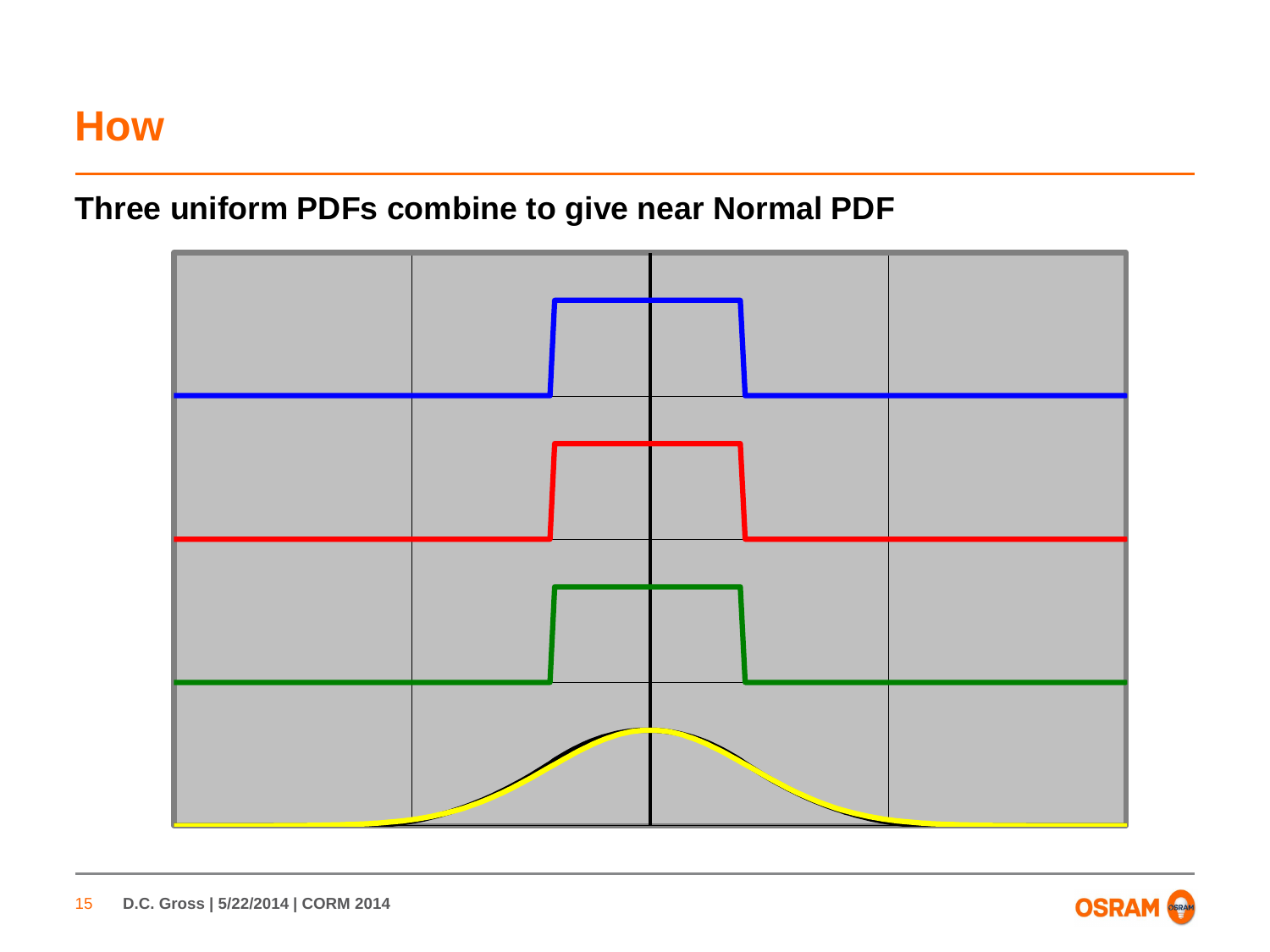#### **Even non uniform PDF combines to near Normal PDF**



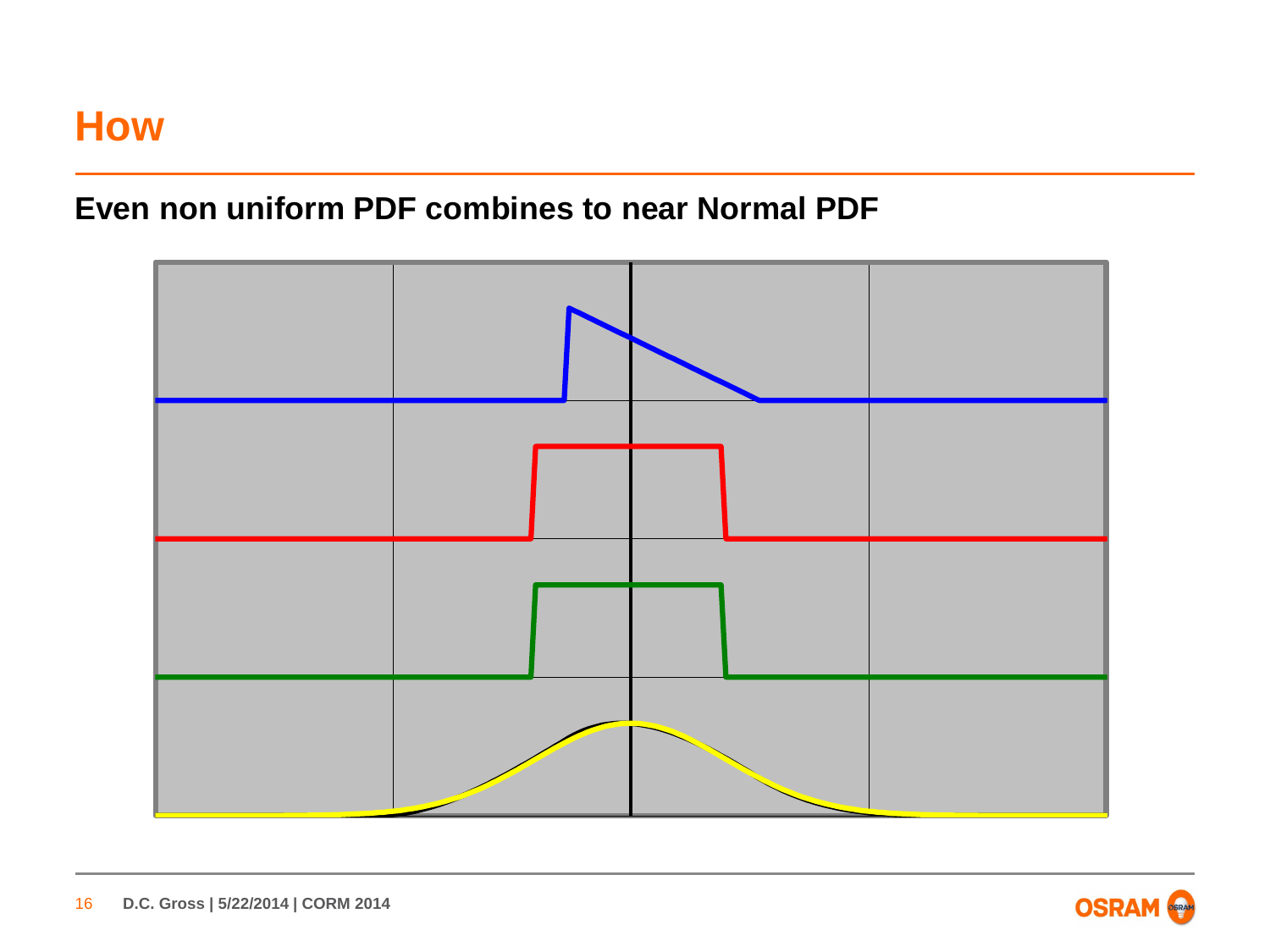**Size matters, the larger dominate (in proportion to the square of the size)**



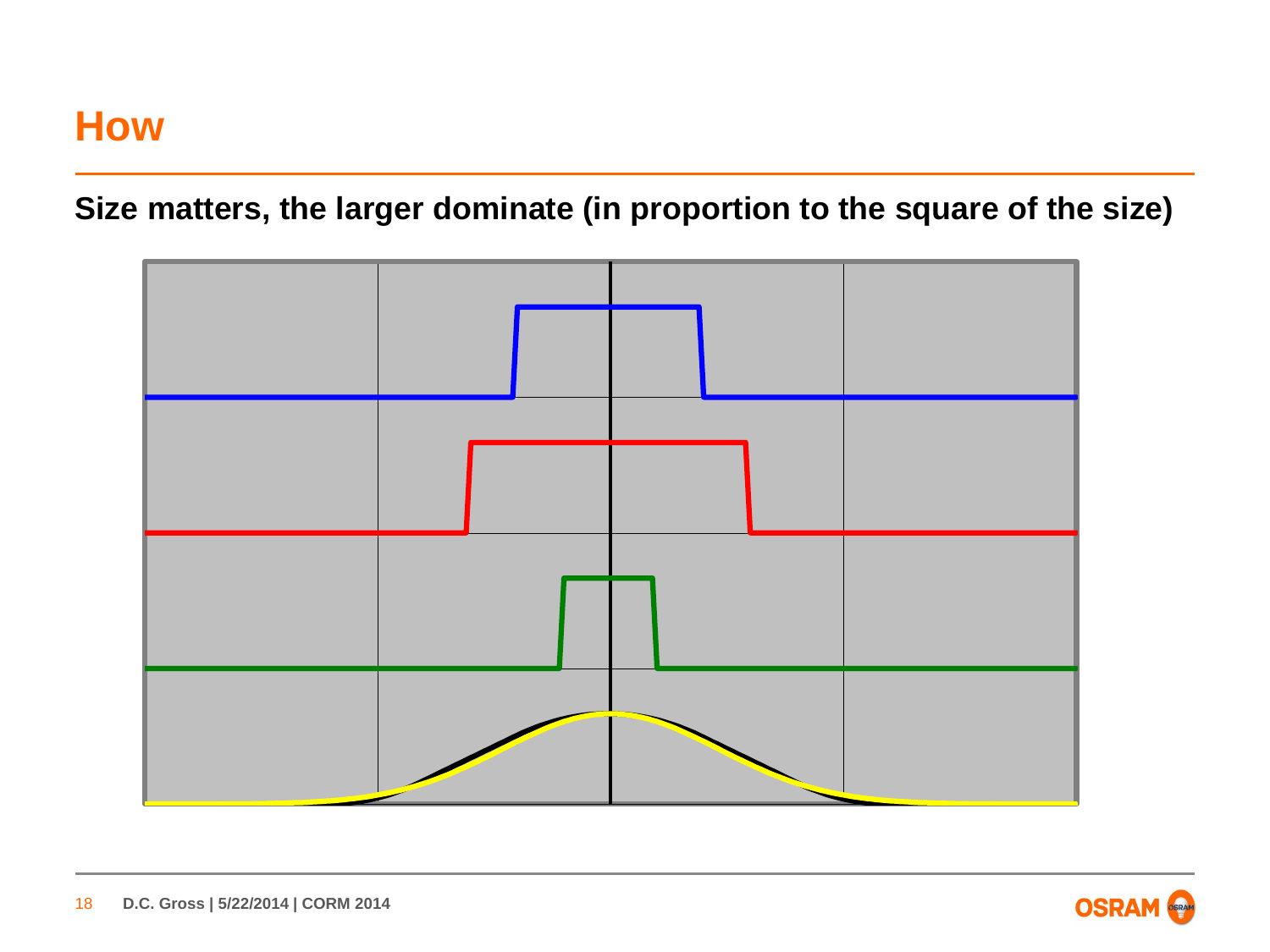**Normally distributed uncertainties quantified as Standard Deviation combine as root sum of squared (variances just add)**



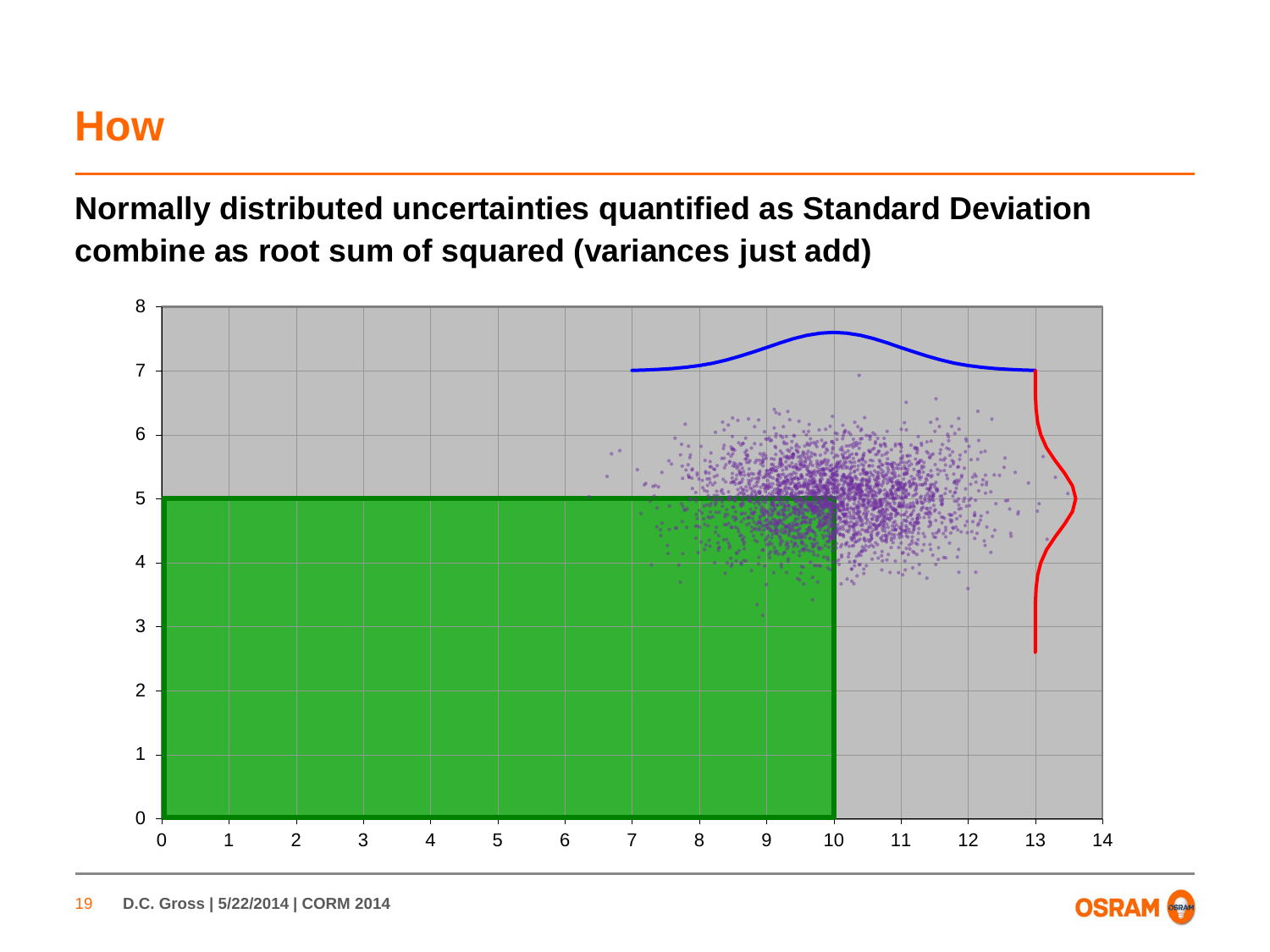



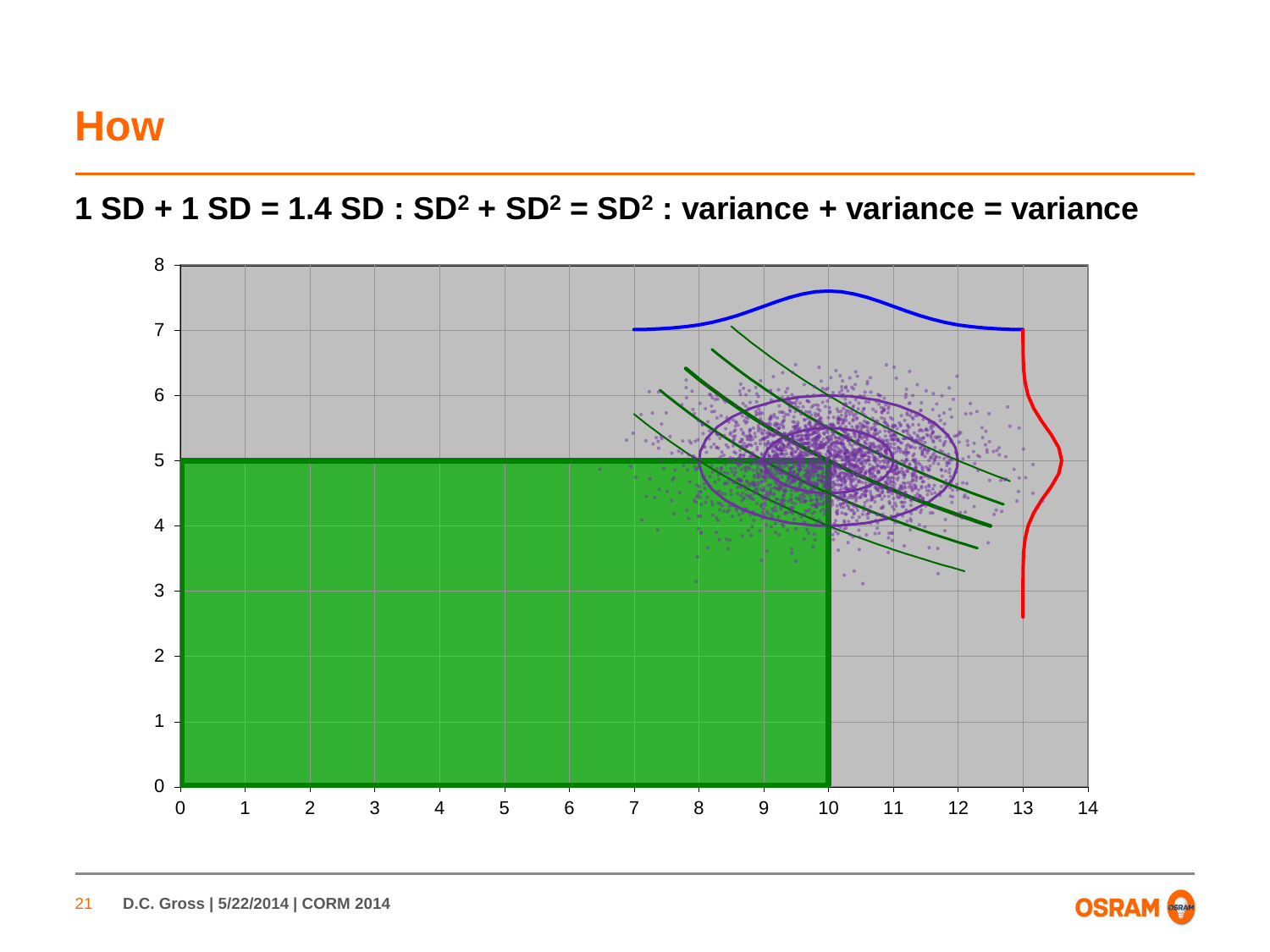



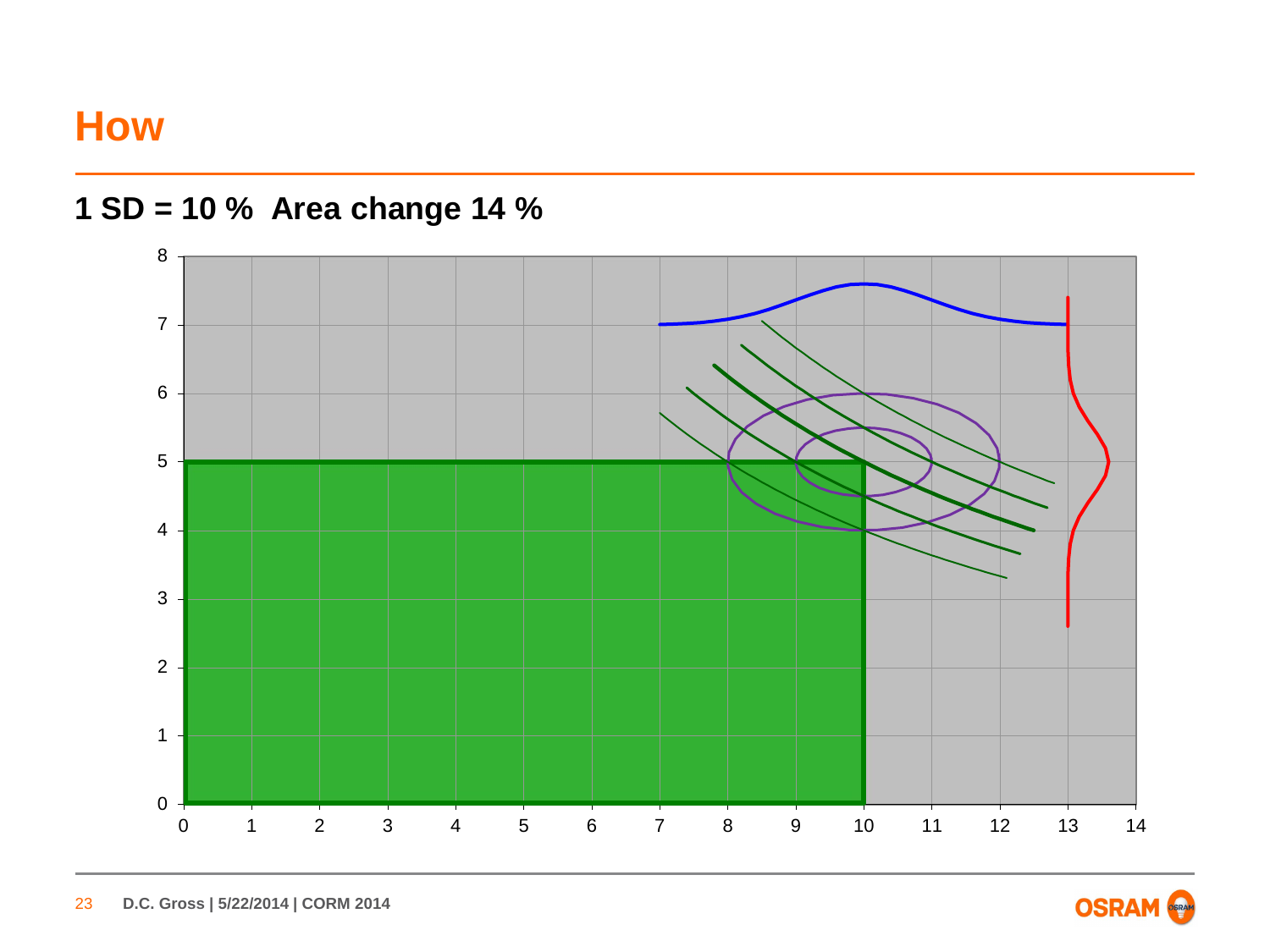**If not independent than add as 1 + 1 = 2**



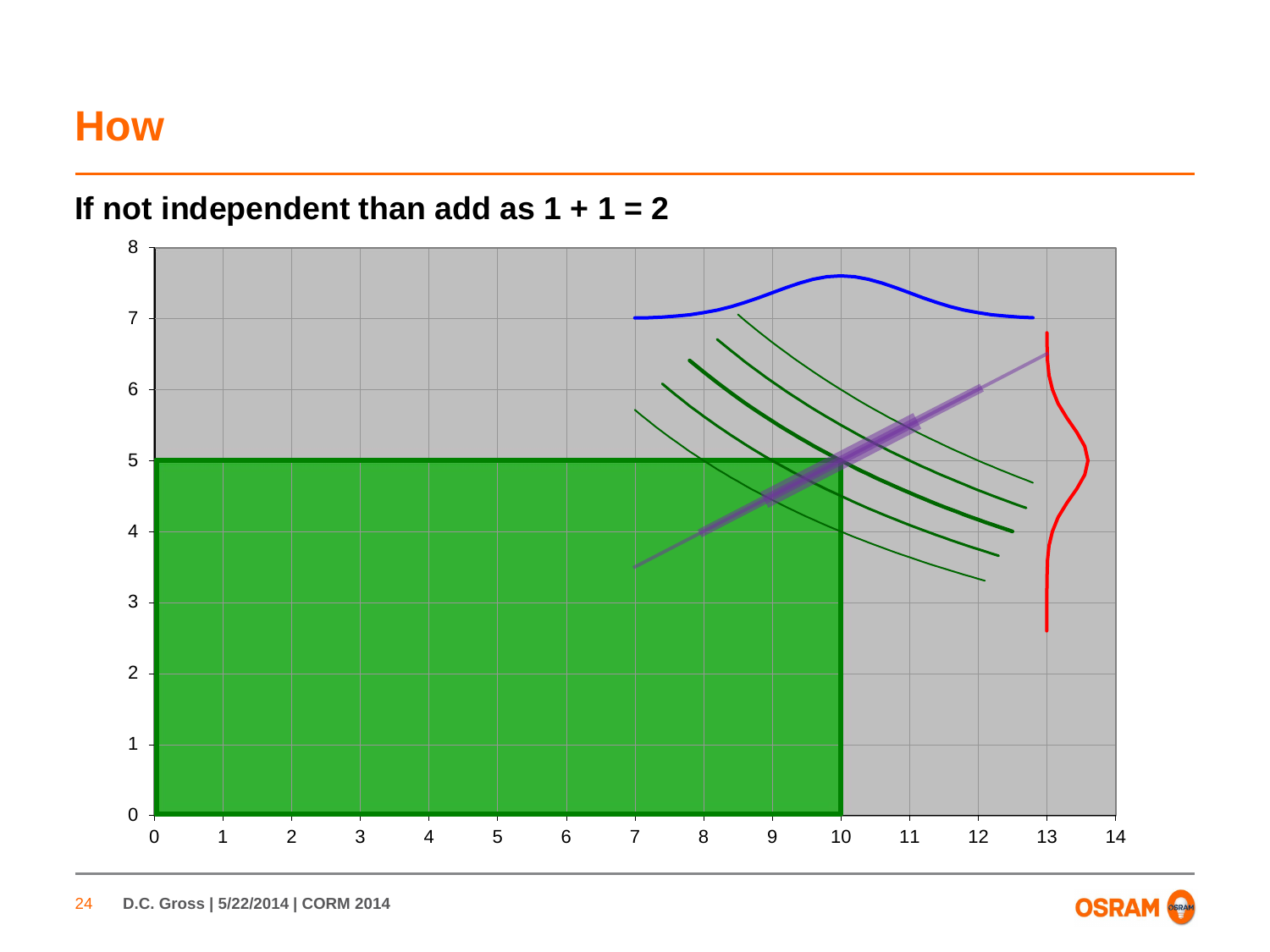

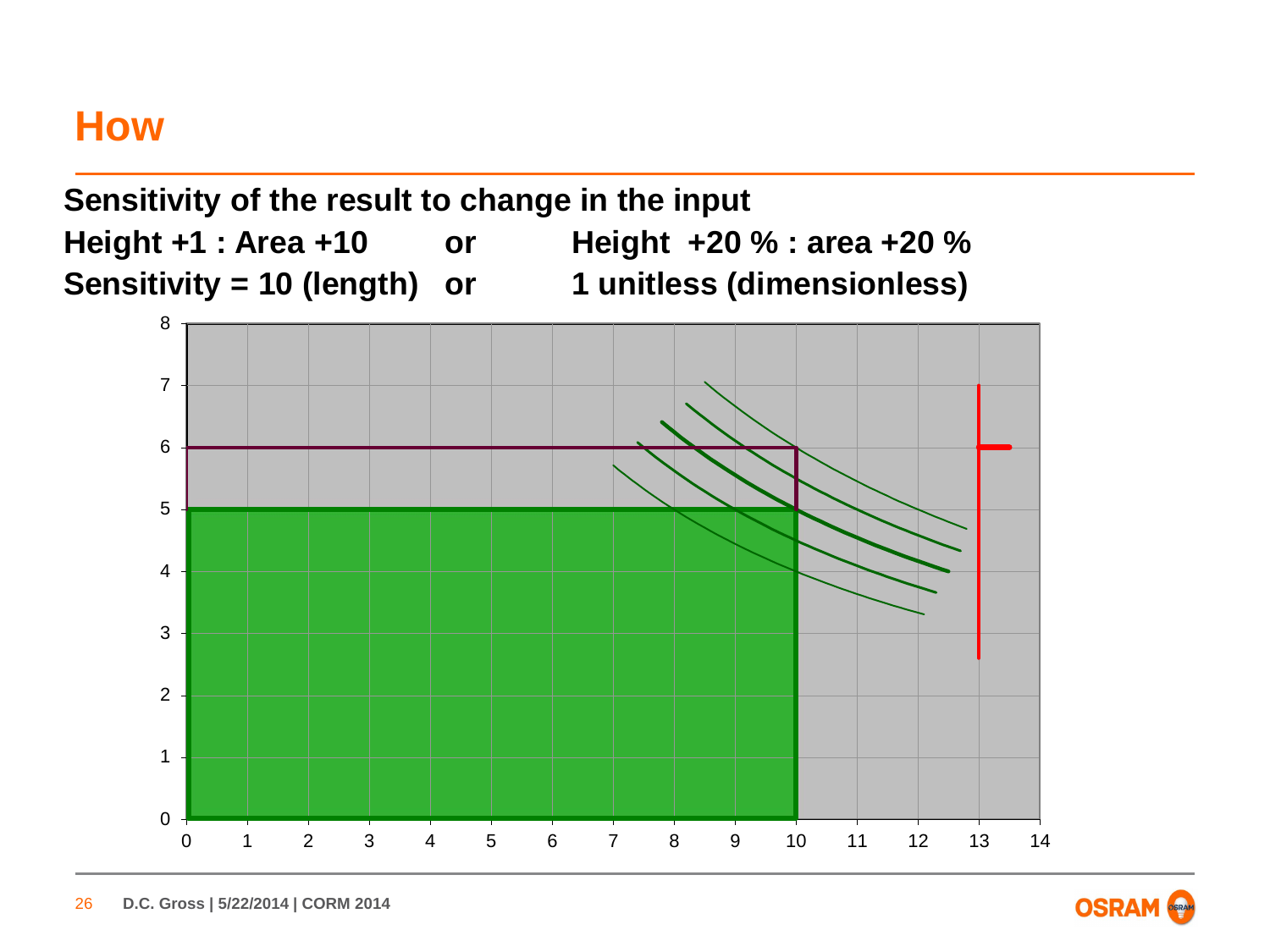

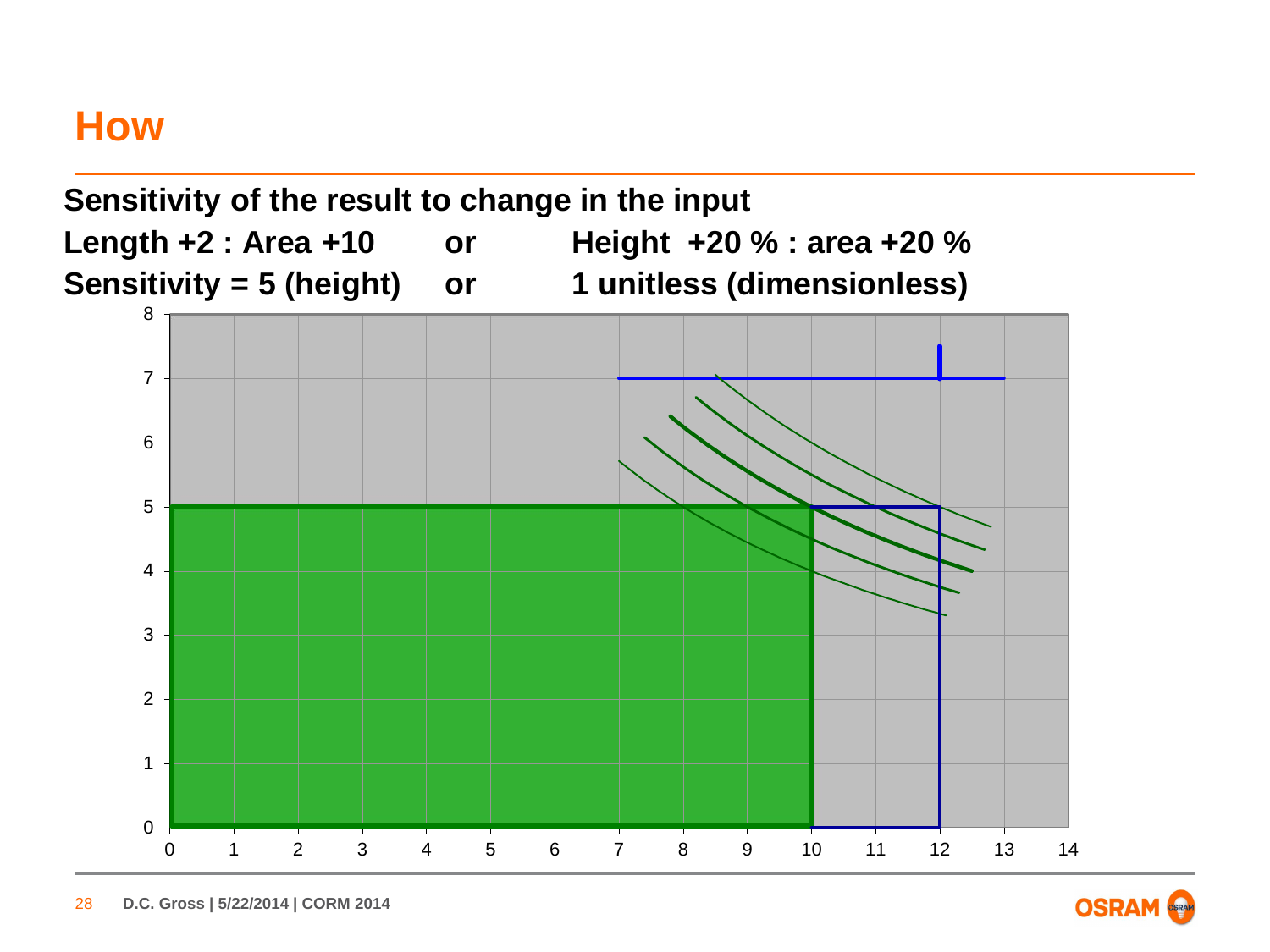#### **Calibration limits in a measurement**

Find the area of a rectangle

Side measurements limited by calibration to +/- 10 % (length 9 to 11, height 4.5 to 5.5)



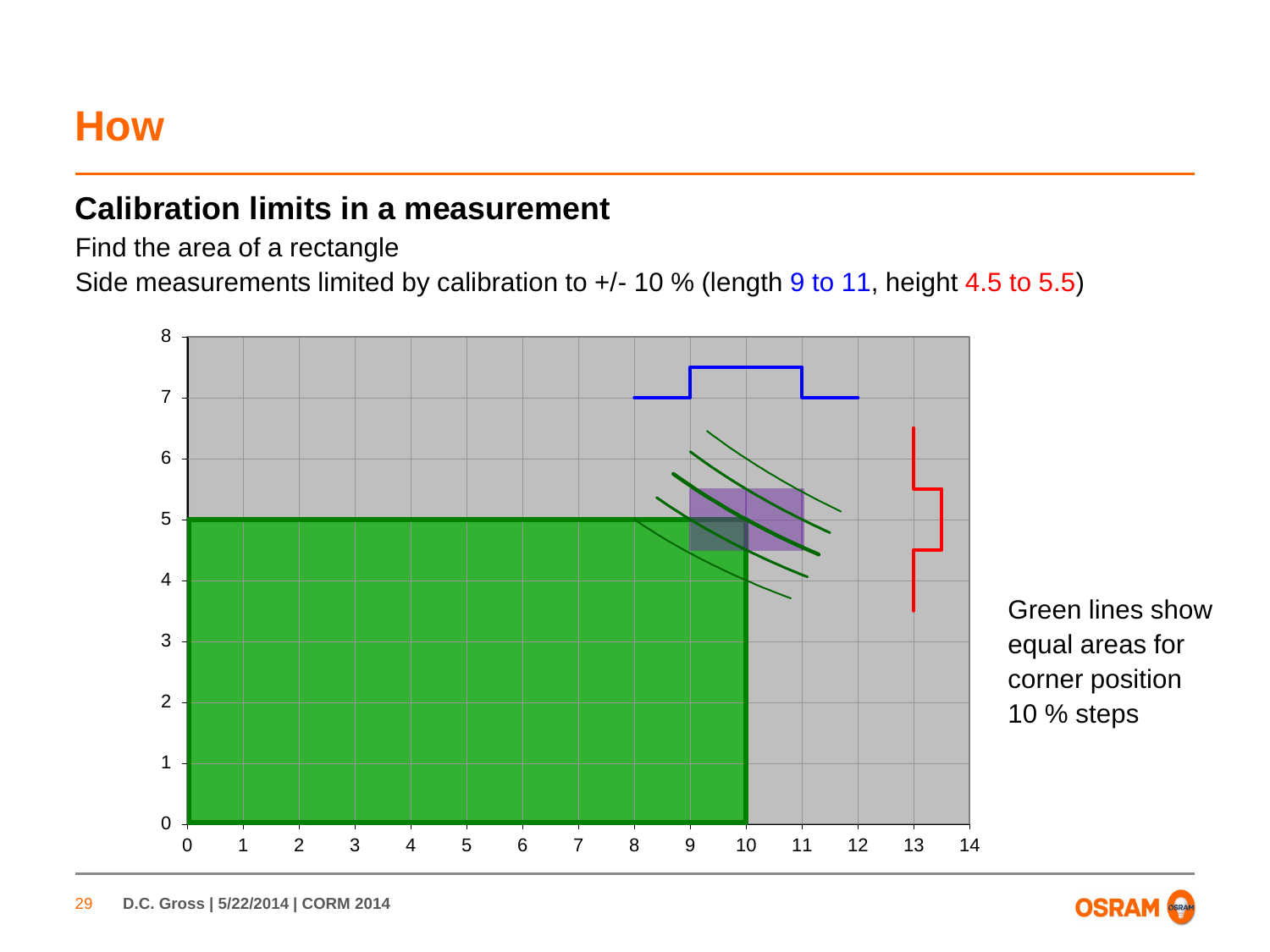#### **Measurement Equation**

area = length ∙ height

 $50 = 10 \cdot 5$ 

### **Uncertainty Equation**

$$
u_c^2(y) = \sum_{i=1}^N \left(\frac{\partial f}{\partial x_i}\right)^2 u^2(x_i)
$$
equ.10  

$$
u_{area}^2 = \left(u_{length} \bullet \frac{\partial_{area}}{\partial_{length}}\right)^2 + \left(u_{height} \bullet \frac{\partial_{area}}{\partial_{height}}\right)^2
$$
  
72 = (1 · 5)<sup>2</sup> + (0.5 · 10)<sup>2</sup>

**OSRA**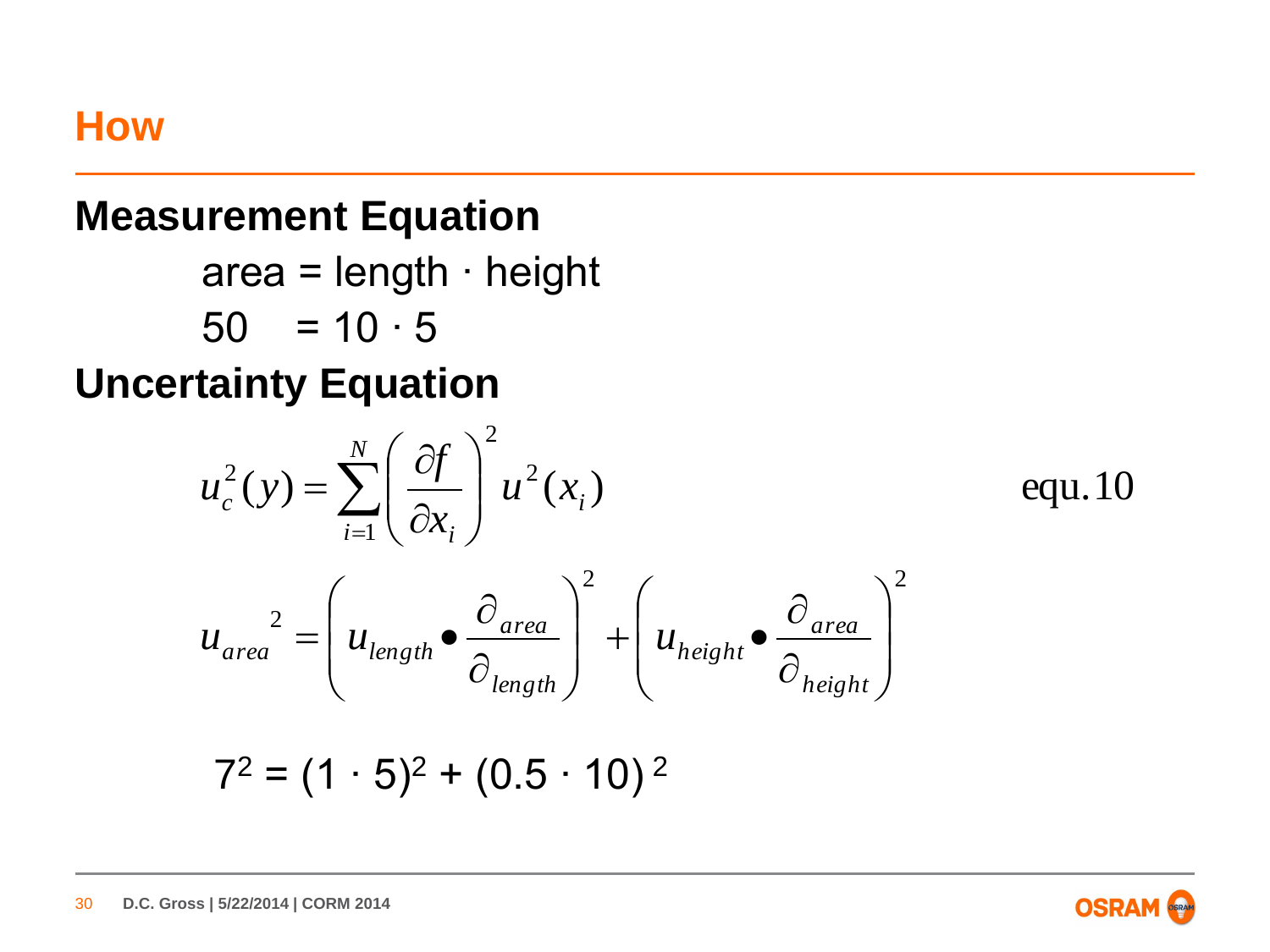#### **Measurement Equation**

 area = length ∙ height  $50 = 10 \cdot 5$ 

### **Uncertainty Equation**

$$
\left(\frac{u_{area}}{area}\right)^2 = \left(\frac{u_{length}}{length}\right)^2 + \left(\frac{u_{height}}{height}\right)^2
$$

 $14 \%$   $^{2} = 10 \%$   $^{2} + 10 \%$   $^{2}$ 

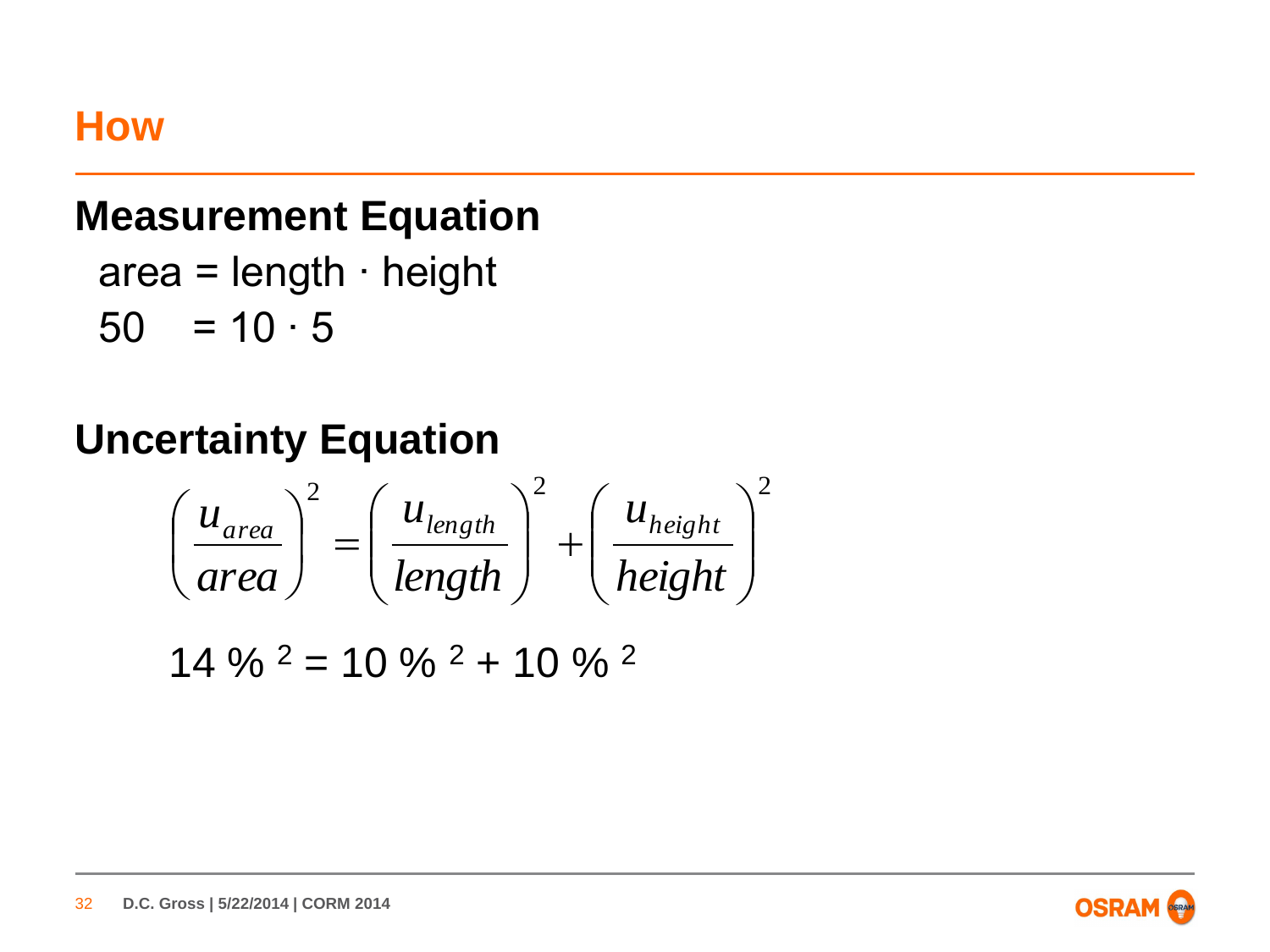### **Combining uncertainties is associative and commutative**

# **Input can be combined in any order or combination**

# **Uncertainties are transferred in from calibration or standards and passed out to users**

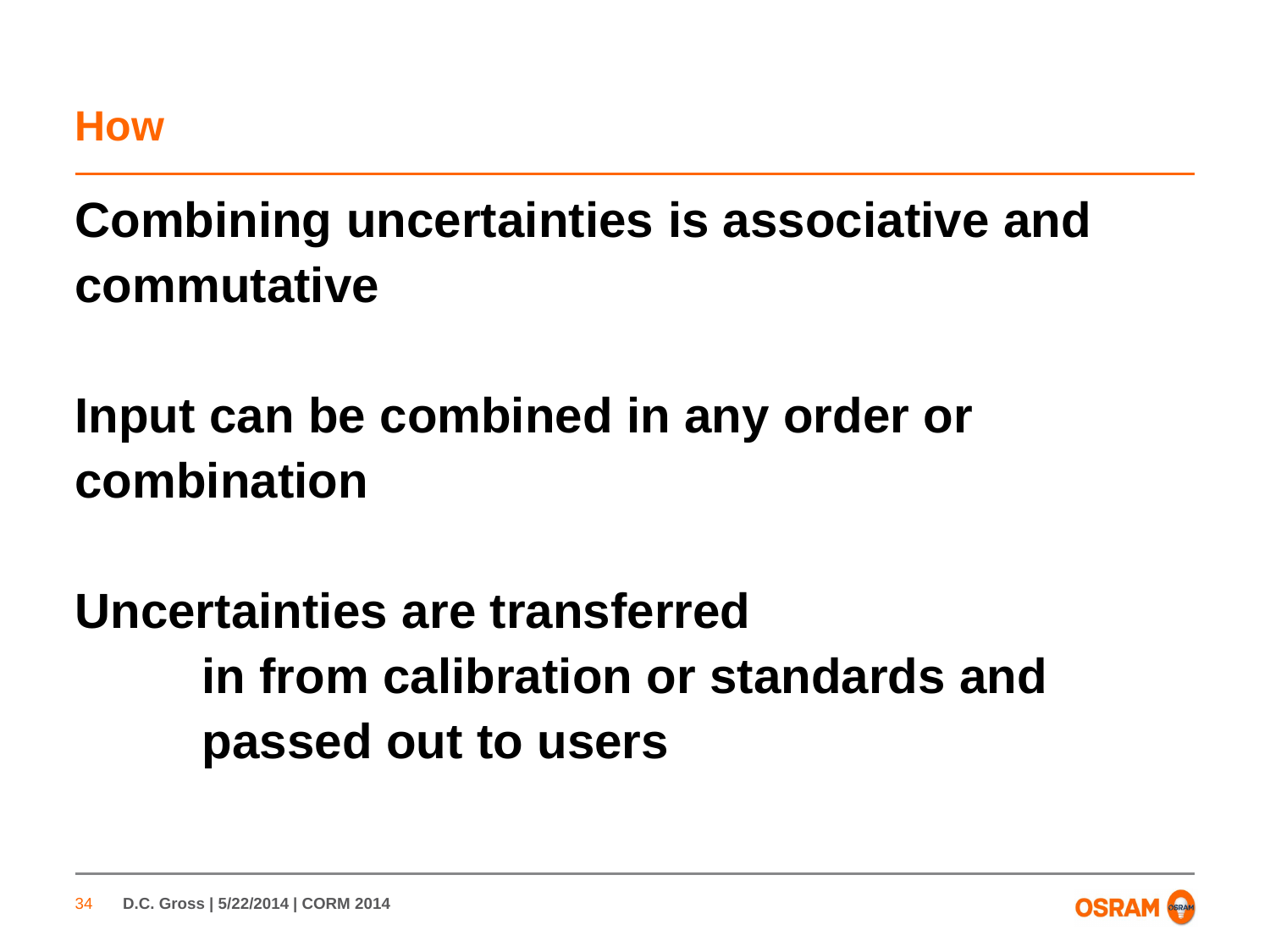### **My three steps**

1) Determine **all** inputs or influences that can change the result.

- 2) Develop a measurement equation and
- determine sensitivities
- 3) Do the math
	- **Combine** Expand
	- Report

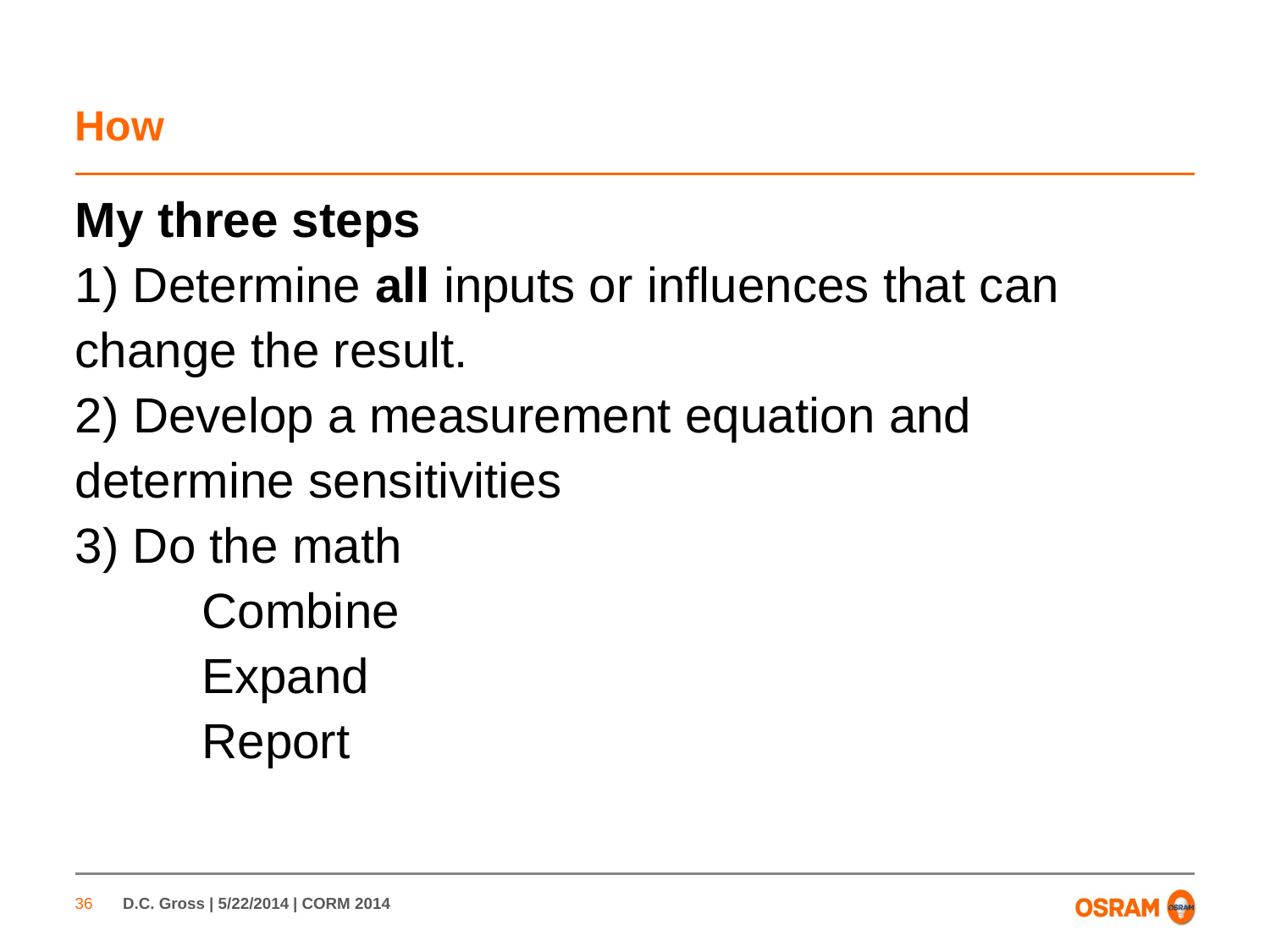### **1) All inputs**

What does or could influence your results?

- •Include everything
	- if it is not important then the numbers will show it
	- " *it can't be significant!* " may hide a major problem
- •How does each vary? Determine the uncertainty of the input
	- Quantify as a value equal to one standard deviation
		- Formula for non-normal PDFs
	- Measure or uses other means (type A type B)

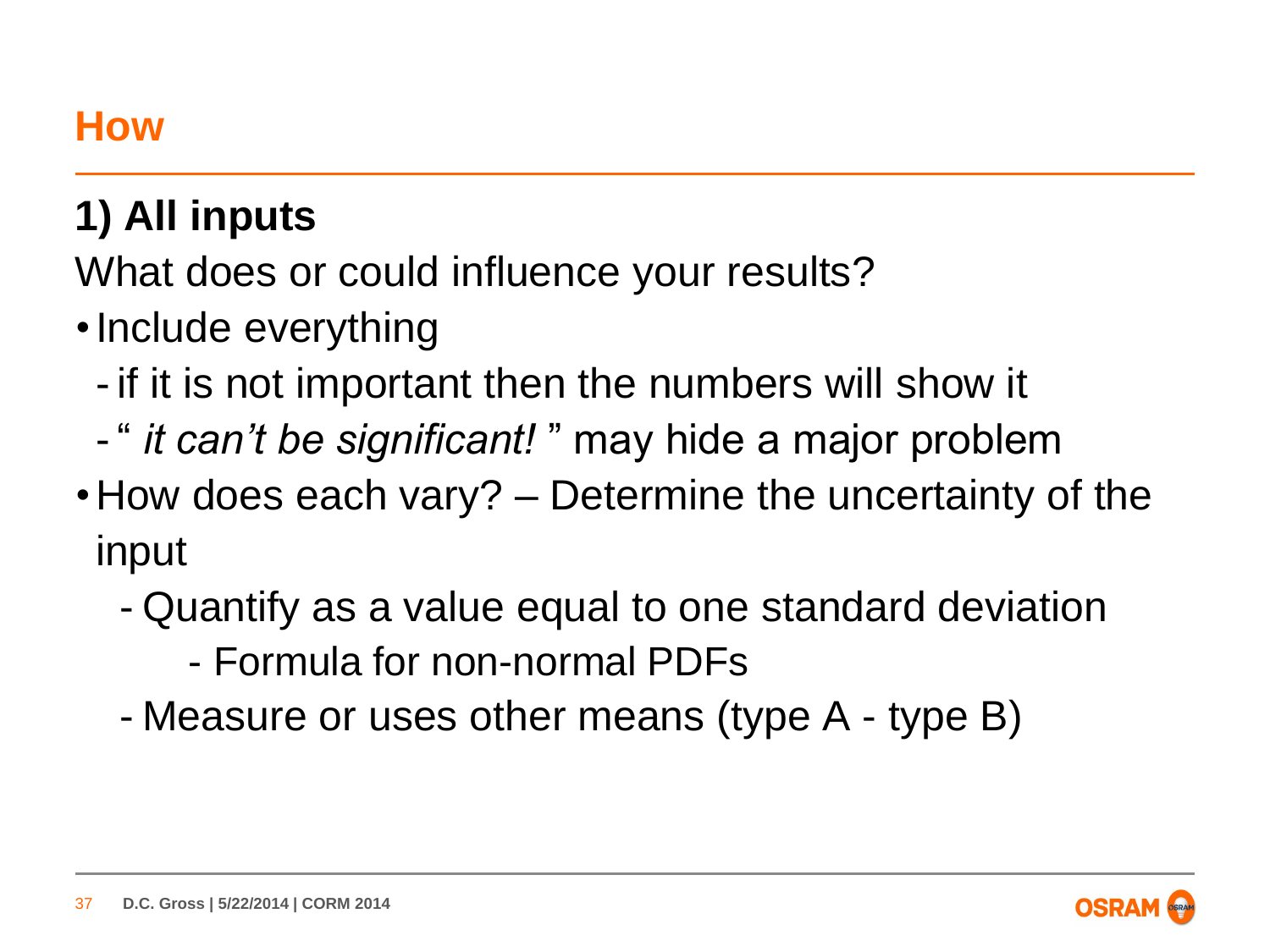### **1) Example inputs**

Measurement of length

- Calibration of scale
- Variation in use
- Bias in use
- Temperature
- Humidity
- Gravity
- Magnetic fields
- $\sim$  .



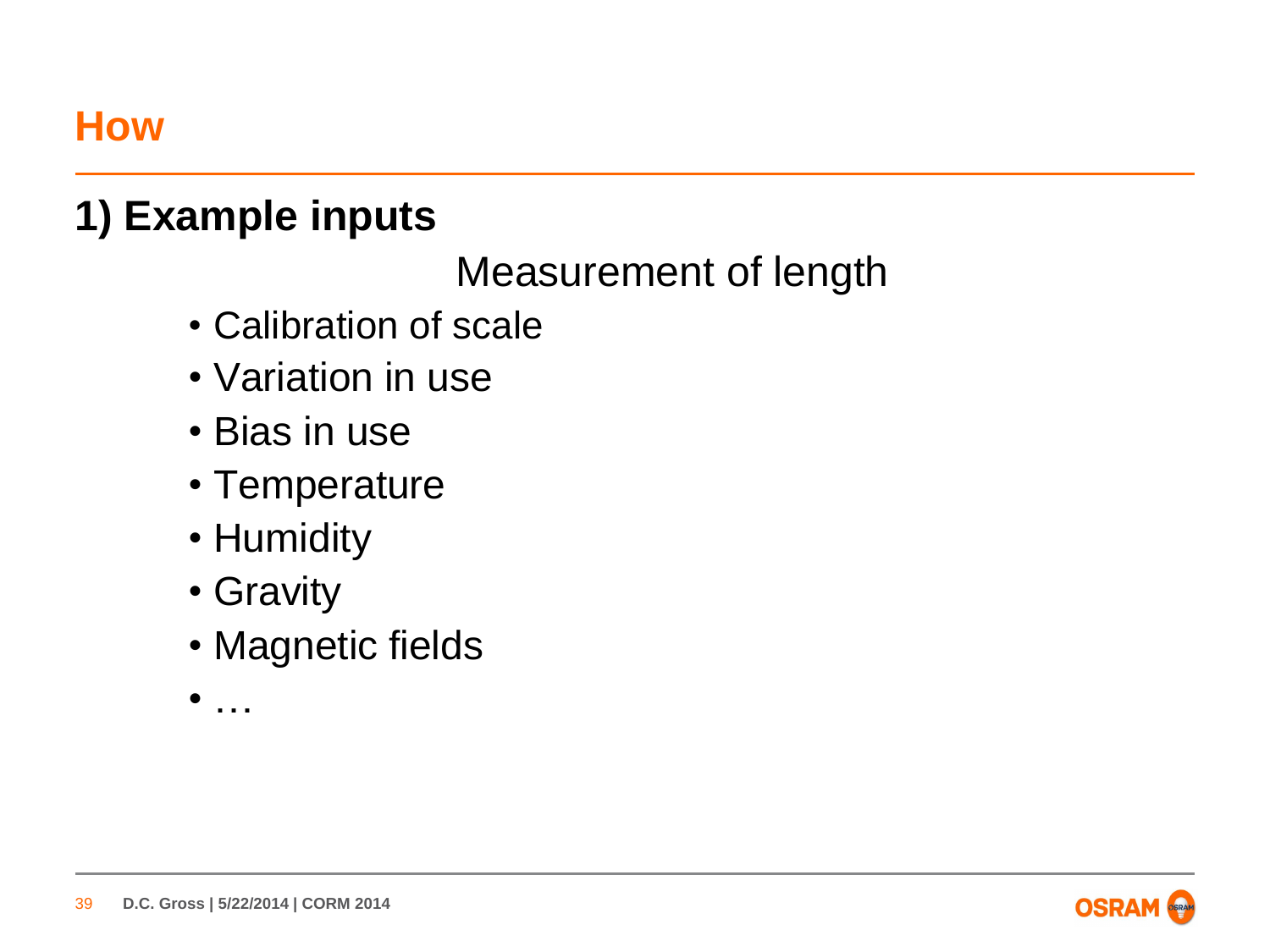### **2) Measurement Equation**

Result =  $f(x_1, x_2, x_3,...)$ 

Often is a product of terms such as

- •length time width
- •Voltage times 1/resistance times voltage times time

[(voltage / resistance) ∙ voltage ] ∙ time

•Terms for minor influences are often (1 + error)

For relative analysis, terms have a sensitivity of 1

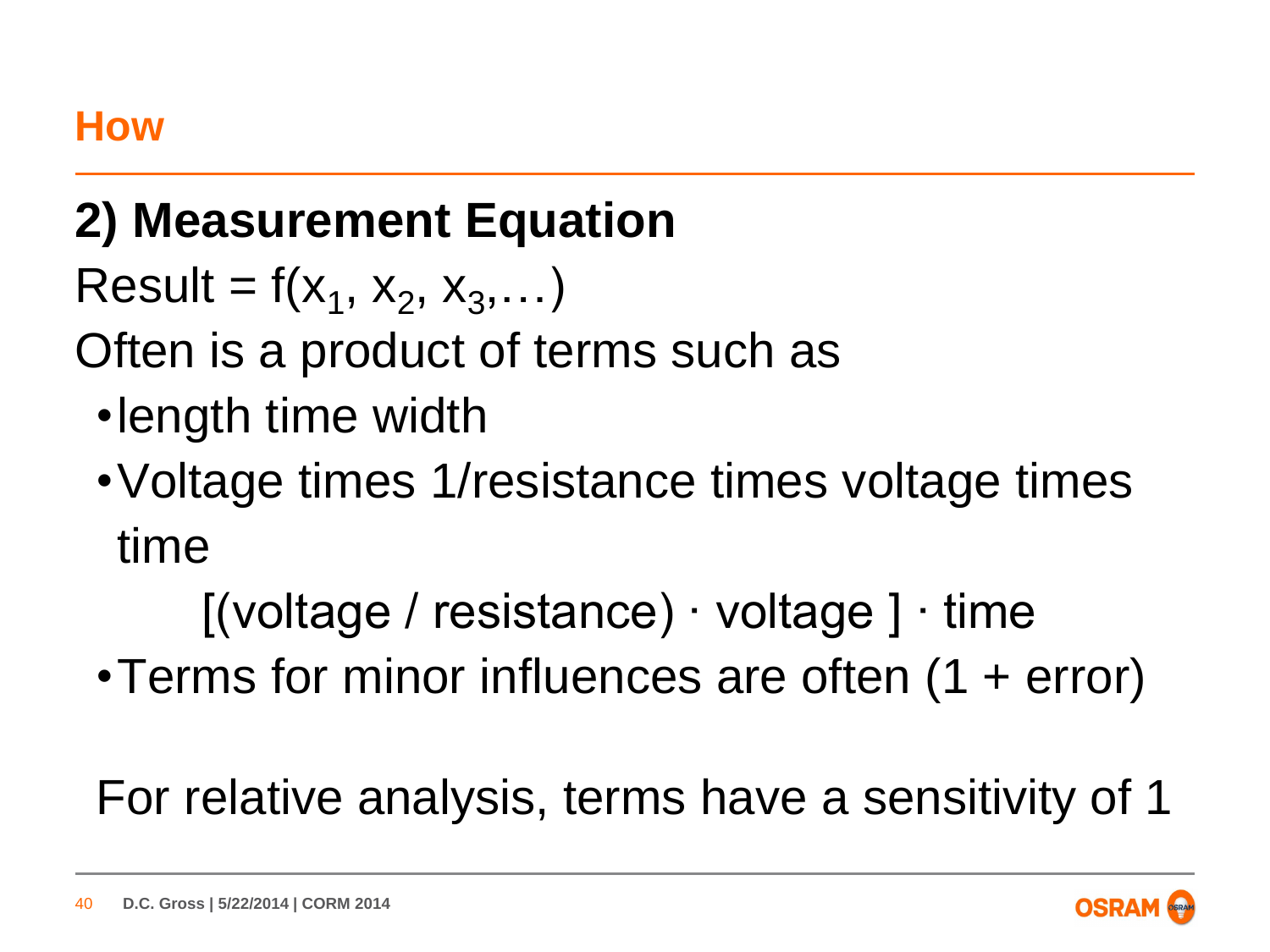## **3) Do the math**

•Combine the terms as absolute or relative including the sensitivities.

- •Look for correlations and add correlations terms where needed
- •Convert from standard deviation to a confidence of 95 %

If the degrees of freedom are low then multiply by a factor greater than two to get your 95 % coverage

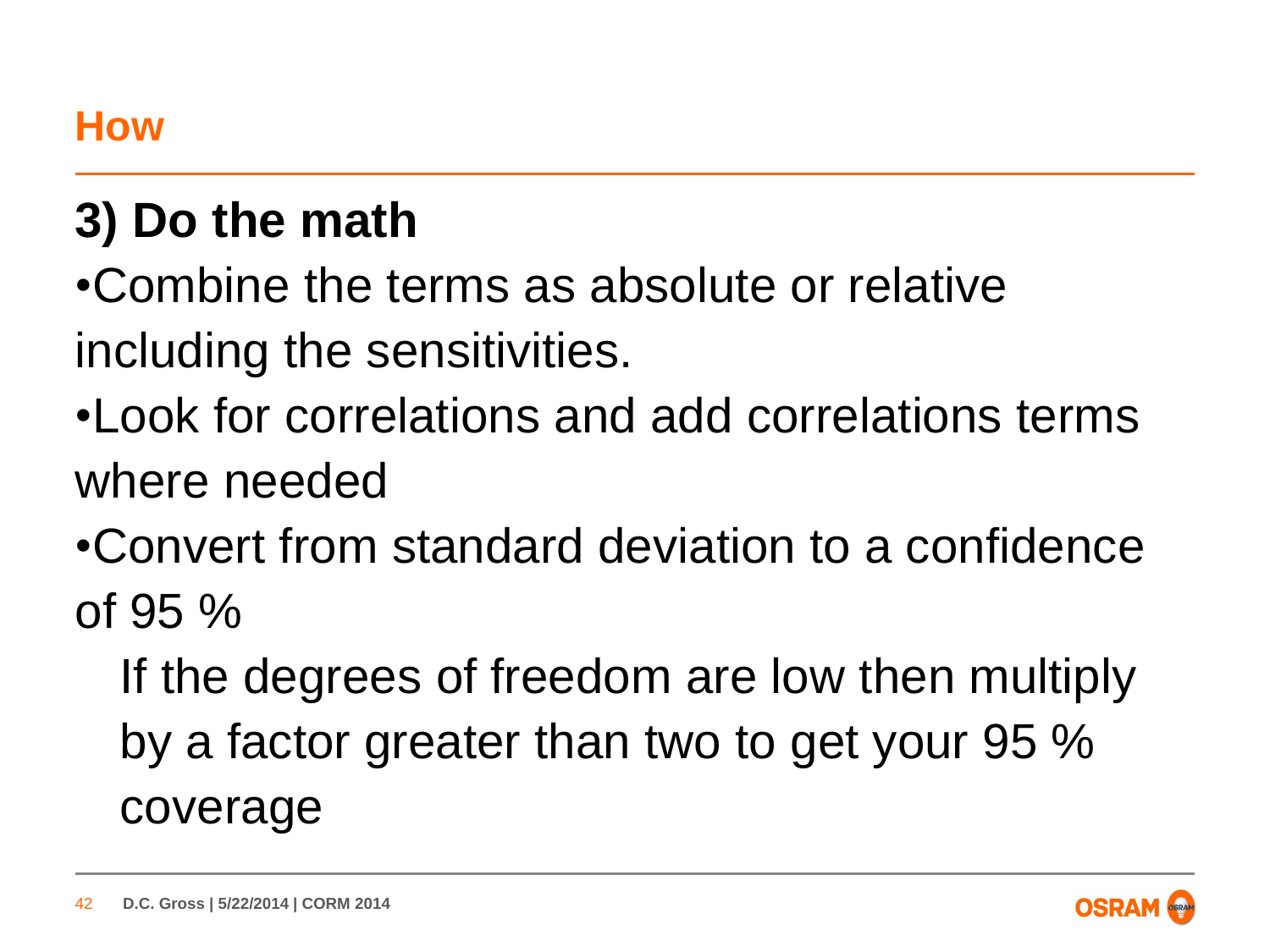#### **Important issues properly addressed**

- Correlations
- Monte Carlo method for combining inputs and treating sensitivities